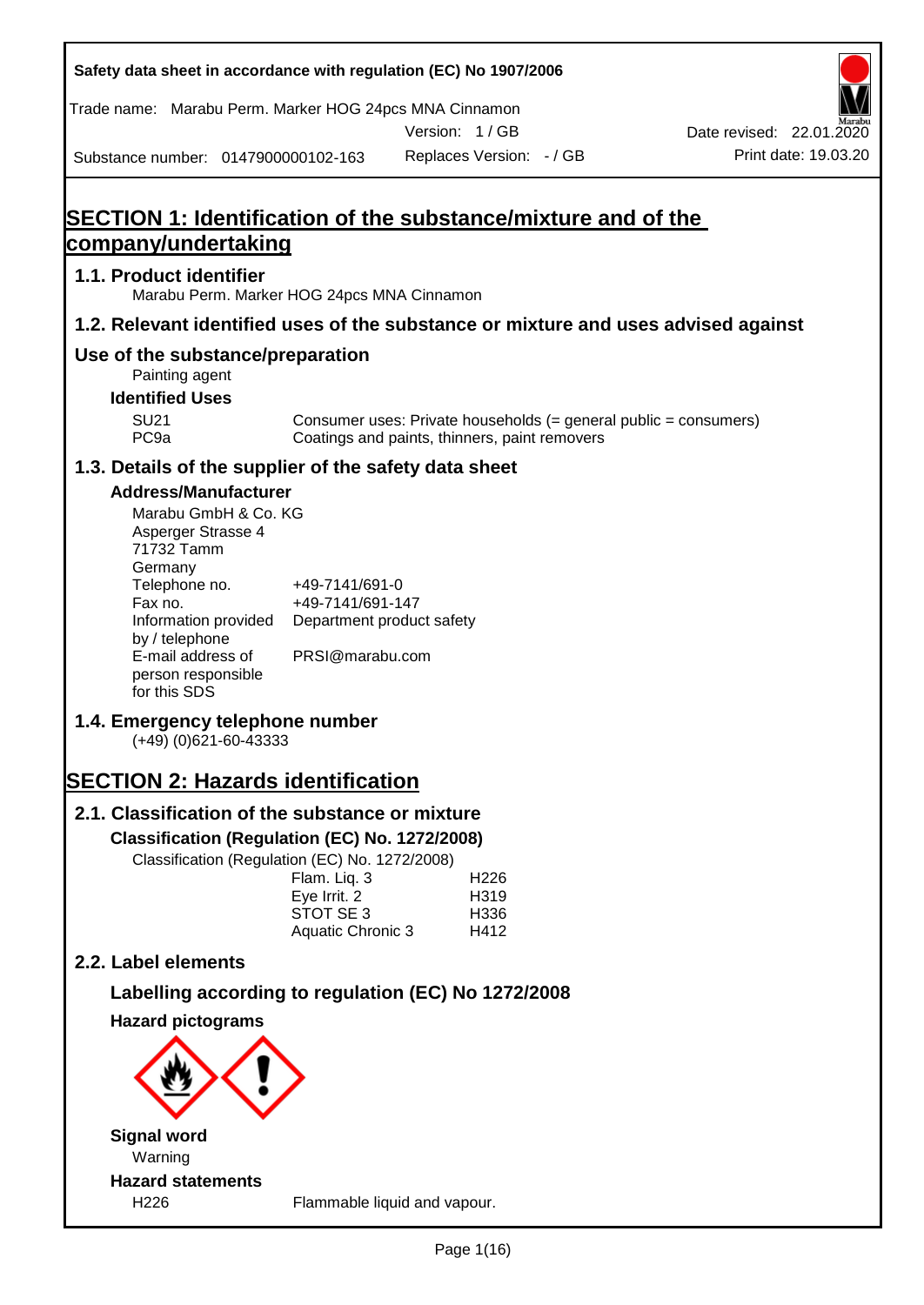| Safety data sheet in accordance with regulation (EC) No 1907/2006               |                                                       |      |                  |                          |      |                                                                                  |                      |
|---------------------------------------------------------------------------------|-------------------------------------------------------|------|------------------|--------------------------|------|----------------------------------------------------------------------------------|----------------------|
| Trade name: Marabu Perm. Marker HOG 24pcs MNA Cinnamon                          |                                                       |      | Version: 1 / GB  |                          |      |                                                                                  |                      |
|                                                                                 |                                                       |      |                  |                          |      | Date revised: 22.01.2020                                                         | Print date: 19.03.20 |
| Substance number: 0147900000102-163                                             |                                                       |      |                  | Replaces Version: - / GB |      |                                                                                  |                      |
| H319                                                                            | Causes serious eye irritation.                        |      |                  |                          |      |                                                                                  |                      |
| H336                                                                            | May cause drowsiness or dizziness.                    |      |                  |                          |      |                                                                                  |                      |
| H412                                                                            | Harmful to aquatic life with long lasting effects.    |      |                  |                          |      |                                                                                  |                      |
| <b>Precautionary statements</b>                                                 |                                                       |      |                  |                          |      |                                                                                  |                      |
| P <sub>101</sub>                                                                |                                                       |      |                  |                          |      | If medical advice is needed, have product container or label at hand.            |                      |
| P <sub>102</sub>                                                                | Keep out of reach of children.                        |      |                  |                          |      |                                                                                  |                      |
| P210                                                                            | sources. No smoking.                                  |      |                  |                          |      | Keep away from heat, hot surfaces, sparks, open flames and other ignition        |                      |
| P264.1                                                                          | Wash hands thoroughly after handling.                 |      |                  |                          |      |                                                                                  |                      |
| P271                                                                            | Use only outdoors or in a well-ventilated area.       |      |                  |                          |      |                                                                                  |                      |
| P <sub>280</sub>                                                                |                                                       |      |                  |                          |      | Wear protective gloves / protective clothing / eye protection / face protection. |                      |
| P305+P351+P338                                                                  | lenses, if present and easy to do. Continue rinsing.  |      |                  |                          |      | IF IN EYES: Rinse cautiously with water for several minutes. Remove contact      |                      |
| P405                                                                            | Store locked up.                                      |      |                  |                          |      |                                                                                  |                      |
| P501.9                                                                          | Dispose of contents / container as problematic waste. |      |                  |                          |      |                                                                                  |                      |
| Hazardous component(s) to be indicated on label (Regulation (EC) No. 1272/2008) |                                                       |      |                  |                          |      |                                                                                  |                      |
| contains                                                                        | 1-Methoxy-2-propanol                                  |      |                  |                          |      |                                                                                  |                      |
|                                                                                 |                                                       |      |                  |                          |      |                                                                                  |                      |
| 2.3. Other hazards                                                              |                                                       |      |                  |                          |      |                                                                                  |                      |
| No special hazards have to be mentioned.                                        |                                                       |      |                  |                          |      |                                                                                  |                      |
|                                                                                 |                                                       |      |                  |                          |      |                                                                                  |                      |
| <b>SECTION 3: Composition/information on ingredients</b>                        |                                                       |      |                  |                          |      |                                                                                  |                      |
| 3.2. Mixtures                                                                   |                                                       |      |                  |                          |      |                                                                                  |                      |
| <b>Hazardous ingredients</b>                                                    |                                                       |      |                  |                          |      |                                                                                  |                      |
| <b>Ethanol</b>                                                                  |                                                       |      |                  |                          |      |                                                                                  |                      |
| CAS No.                                                                         |                                                       |      |                  |                          |      |                                                                                  |                      |
| EINECS no.                                                                      | 64-17-5<br>200-578-6                                  |      |                  |                          |      |                                                                                  |                      |
|                                                                                 | 01-2119457610-43                                      |      |                  |                          |      |                                                                                  |                      |
| Registration no.<br>Concentration                                               | $>=$ 25                                               |      | $\prec$          | 50                       | %    |                                                                                  |                      |
|                                                                                 |                                                       |      |                  |                          |      |                                                                                  |                      |
| Classification (Regulation (EC) No. 1272/2008)                                  |                                                       |      |                  |                          |      |                                                                                  |                      |
|                                                                                 | Flam. Liq. 2                                          |      | H <sub>225</sub> |                          |      |                                                                                  |                      |
|                                                                                 | Eye Irrit. 2                                          |      | H319             |                          |      |                                                                                  |                      |
|                                                                                 |                                                       |      |                  |                          |      |                                                                                  |                      |
| Concentration limits (Regulation (EC) No. 1272/2008)                            | Eye Irrit. 2                                          | H319 |                  | $>= 50 \%$               |      |                                                                                  |                      |
| 1-Methoxy-2-propanol                                                            |                                                       |      |                  |                          |      |                                                                                  |                      |
| CAS No.                                                                         | 107-98-2                                              |      |                  |                          |      |                                                                                  |                      |
| EINECS no.                                                                      | 203-539-1                                             |      |                  |                          |      |                                                                                  |                      |
| Registration no.                                                                | 01-2119457435-35                                      |      |                  |                          |      |                                                                                  |                      |
| Concentration                                                                   | $>=$                                                  | 25   | $\,<\,$          | 50                       | $\%$ |                                                                                  |                      |
|                                                                                 |                                                       |      |                  |                          |      |                                                                                  |                      |
| Classification (Regulation (EC) No. 1272/2008)                                  |                                                       |      |                  |                          |      |                                                                                  |                      |
|                                                                                 | STOT SE 3                                             |      | H336             |                          |      |                                                                                  |                      |
|                                                                                 | Flam. Liq. 3                                          |      | H226             |                          |      |                                                                                  |                      |
|                                                                                 |                                                       |      |                  |                          |      |                                                                                  |                      |
| <b>Benzyl alcohol</b>                                                           |                                                       |      |                  |                          |      |                                                                                  |                      |
| CAS No.                                                                         | 100-51-6                                              |      |                  |                          |      |                                                                                  |                      |
| EINECS no.                                                                      | 202-859-9                                             |      |                  |                          |      |                                                                                  |                      |
| Registration no.                                                                | 01-2119492630-38                                      |      |                  |                          |      |                                                                                  |                      |
| Concentration                                                                   | $>=$                                                  | 1    | $\prec$          | 10 <sup>1</sup>          | %    |                                                                                  |                      |
|                                                                                 |                                                       |      |                  |                          |      |                                                                                  |                      |
| Classification (Regulation (EC) No. 1272/2008)                                  |                                                       |      |                  |                          |      |                                                                                  |                      |
|                                                                                 | Acute Tox. 4                                          |      | H332             |                          |      |                                                                                  |                      |
|                                                                                 |                                                       |      |                  |                          |      |                                                                                  |                      |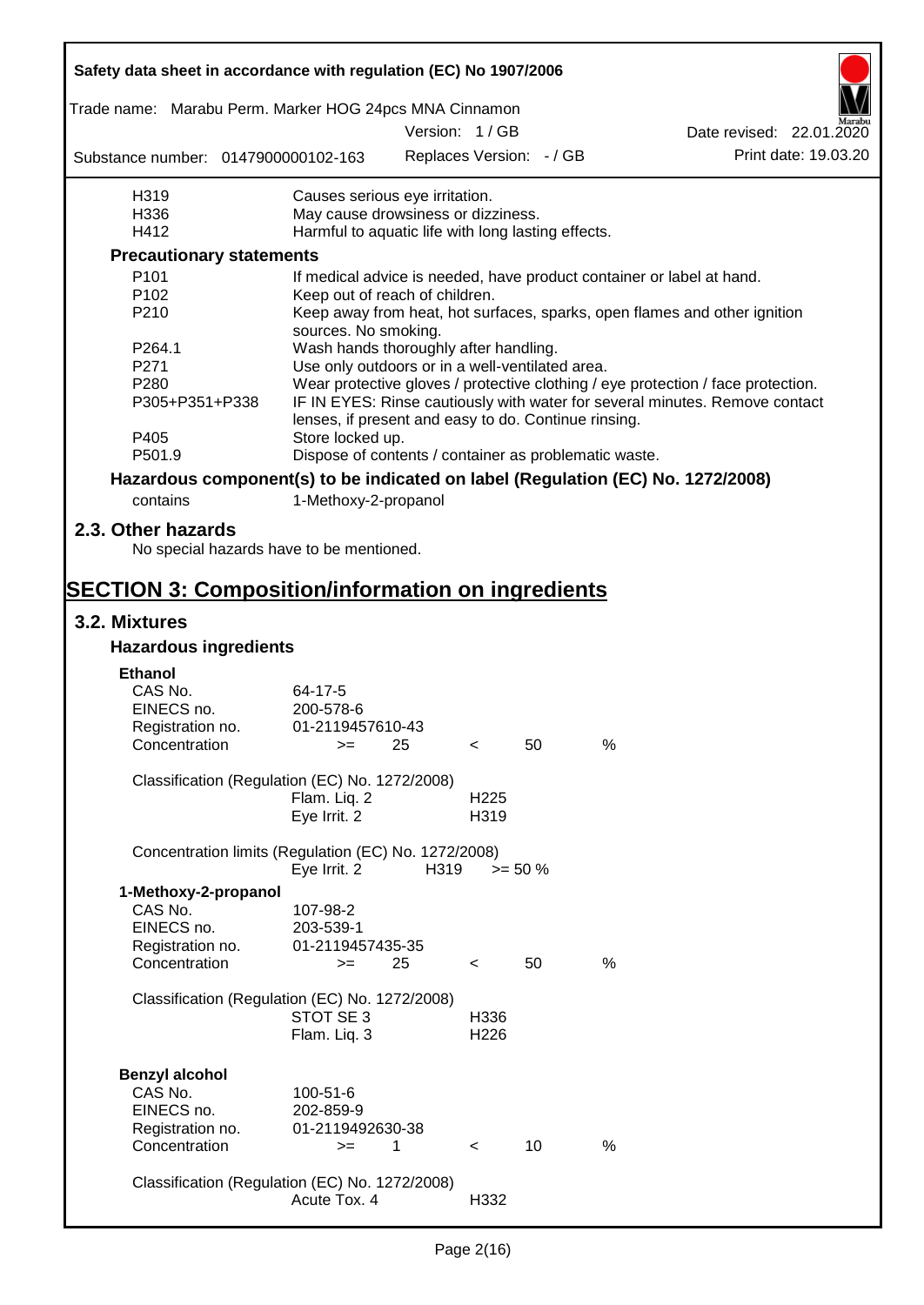|                                                                            | Safety data sheet in accordance with regulation (EC) No 1907/2006       |     |                         |    |   |                          |                      |
|----------------------------------------------------------------------------|-------------------------------------------------------------------------|-----|-------------------------|----|---|--------------------------|----------------------|
| Marabu Perm. Marker HOG 24pcs MNA Cinnamon<br>Trade name:<br>Version: 1/GB |                                                                         |     |                         |    |   |                          | Marabu               |
|                                                                            |                                                                         |     |                         |    |   | Date revised: 22.01.2020 |                      |
|                                                                            | Substance number: 0147900000102-163                                     |     | Replaces Version: -/ GB |    |   |                          | Print date: 19.03.20 |
|                                                                            | Acute Tox, 4                                                            |     | H302                    |    |   |                          |                      |
|                                                                            | Eye Irrit. 2                                                            |     | H <sub>3</sub> 19       |    |   |                          |                      |
|                                                                            | 3',6'-bis(diethylamino)spiro[isobenzofuran-1(3H),9'-[9H]xanthene]-3-one |     |                         |    |   |                          |                      |
| CAS No.                                                                    | 509-34-2                                                                |     |                         |    |   |                          |                      |
| EINECS no.                                                                 | 208-096-8                                                               |     |                         |    |   |                          |                      |
| Concentration                                                              | $>=$                                                                    | 2,5 | $\leq$                  | 10 | % |                          |                      |
|                                                                            | Classification (Regulation (EC) No. 1272/2008)                          |     |                         |    |   |                          |                      |
|                                                                            | Acute Tox. 4                                                            |     | H <sub>302</sub>        |    |   |                          |                      |
|                                                                            | Eye Irrit. 2                                                            |     | H319                    |    |   |                          |                      |
|                                                                            | Aquatic Chronic 2                                                       |     | H411                    |    |   |                          |                      |

# **SECTION 4: First aid measures**

## **4.1. Description of first aid measures**

### **General information**

In all cases of doubt, or when symptoms persist, seek medical attention. Never give anything by mouth to an unconscious person. If unconscious place in recovery position and seek medical advice.

#### **After inhalation**

Remove to fresh air, keep patient warm and at rest. If breathing is irregular or stopped, administer artificial respiration.

#### **After skin contact**

Remove contaminated clothing. Wash skin thoroughly with soap and water or use recognised skin cleanser. Do NOT use solvents or thinners.

#### **After eye contact**

Remove contact lenses, irrigate copiously with clean, fresh water, holding the eyelids apart for at least 10 minutes and seek immediate medical advice.

#### **After ingestion**

If accidentally swallowed rinse the mouth with plenty of water (only if the person is conscious) and obtain immediate medical attention. Keep at rest. Do NOT induce vomiting.

## **4.2. Most important symptoms and effects, both acute and delayed**

Until now no symptoms known so far.

## **4.3. Indication of any immediate medical attention and special treatment needed**

## **Hints for the physician / treatment**

Treat symptomatically

# **SECTION 5: Firefighting measures**

## **5.1. Extinguishing media**

## **Suitable extinguishing media**

Recommended: alcohol resistant foam, CO2, powders, water spray/mist, Not be used for safety reasons: water *iet* 

## **5.2. Special hazards arising from the substance or mixture**

In the event of fire the following can be released: Carbon monoxide (CO); Carbon dioxide (CO2); dense black smoke; Nitrogen oxides (NOx); Sulphur oxides; Hydrogen chloride (HCl)

## **5.3. Advice for firefighters**

## **Special protective equipment for fire-fighting**

Cool closed containers exposed to fire with water. Do not allow run-off from fire fighting to enter drains or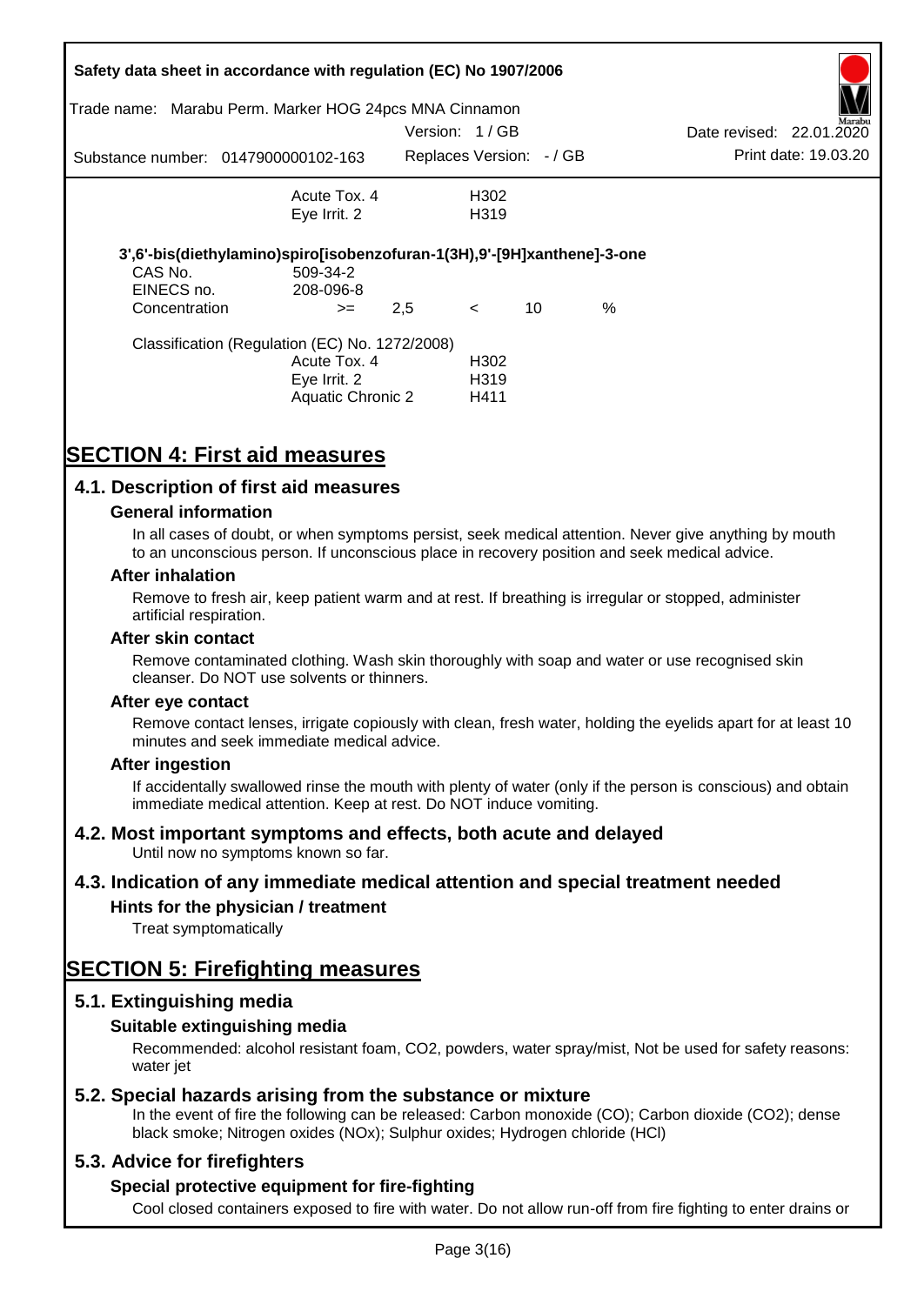

Trade name: Marabu Perm. Marker HOG 24pcs MNA Cinnamon

Version: 1 / GB

Replaces Version: - / GB Print date: 19.03.20 Date revised: 22.01.

Substance number: 0147900000102-163

water courses.

# **SECTION 6: Accidental release measures**

## **6.1. Personal precautions, protective equipment and emergency procedures**

Exclude sources of ignition and ventilate the area. Avoid breathing vapours. Refer to protective measures listed in Sections 7 and 8.

## **6.2. Environmental precautions**

Do not allow to enter drains or waterways. If the product contaminates lakes, rivers or sewage, inform appropriate authorities in accordance with local regulations.

## **6.3. Methods and material for containment and cleaning up**

Contain and collect spillage with non-combustible absorbent materials, e.g. sand, earth, vermiculite, diatomaceous earth and place in container for disposal according to local regulations (see section 13). Clean preferably with a detergent - avoid use of solvents.

## **6.4. Reference to other sections**

Information regarding Safe handling, see Section 7. Information regarding personal protective measures, see Section 8. Information regarding waste disposal, see Section 13.

# **SECTION 7: Handling and storage**

## **7.1. Precautions for safe handling**

## **Advice on safe handling**

Prevent the creation of flammable or explosive concentrations of vapour in air and avoid vapour concentration higher than the occupational exposure limits. In addition, the product should only be used in areas from which all naked lights and other sources of ignition have been excluded. Electrical equipment should be protected to the appropriate standard. Mixture may charge electrostatically: always use earthing leads when transferring from one container to another. Operators should wear anti-static footwear and clothing and floors should be of the conducting type. Isolate from sources of heat, sparks and open flame. No sparking tools should be used. Avoid skin and eye contact. Avoid the inhalation of particulates and spray mist arising from the application of this mixture. Smoking, eating and drinking shall be prohibited in application area. For personal protection see Section 8. Never use pressure to empty: container is not a pressure vessel. Always keep in containers of same material as the original one. Comply with the health and safety at work laws. Do not allow to enter drains or water courses.

## **Advice on protection against fire and explosion**

Vapours are heavier than air and may spread along floors. Vapours may form explosive mixtures with air.

### **Classification of fires / temperature class / Ignition group / Dust explosion class**

| Classification of fires | B (Combustible liquid substances) |
|-------------------------|-----------------------------------|
| Temperature class       | T3                                |

## **7.2. Conditions for safe storage, including any incompatibilities**

## **Requirements for storage rooms and vessels**

Electrical installations/working materials must comply with the local applied technological safety standards. Storage rooms in which filling operations take place must have a conducting floor. Store in accordance with national regulation

#### **Hints on storage assembly**

Store away from oxidising agents, from strongly alkaline and strongly acid materials.

## **Further information on storage conditions**

Observe label precautions. Store between 15 and 30 °C in a dry, well ventilated place away from sources of heat and direct sunlight. Keep container tightly closed. Keep away from sources of ignition. No smoking. Prevent unauthorised access. Containers which are opened must be carefully resealed and kept upright to prevent leakage.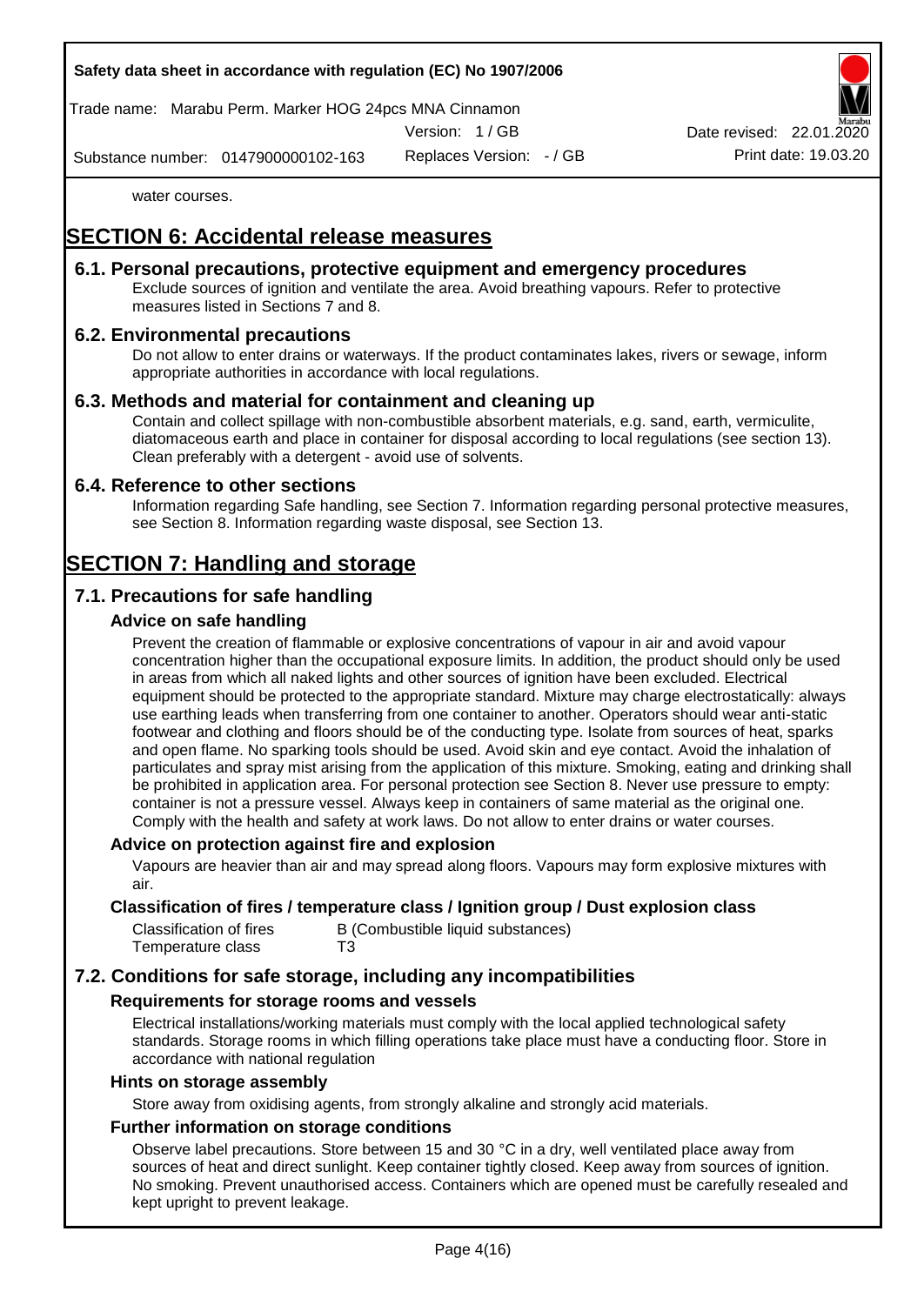| Safety data sheet in accordance with regulation (EC) No 1907/2006                  |                        |                                |      |                   |                          |
|------------------------------------------------------------------------------------|------------------------|--------------------------------|------|-------------------|--------------------------|
| Trade name: Marabu Perm. Marker HOG 24pcs MNA Cinnamon                             |                        | Version: 1/GB                  |      |                   | Date revised: 22.01.2020 |
| Substance number: 0147900000102-163                                                |                        | Replaces Version: - / GB       |      |                   | Print date: 19.03.20     |
| 7.3. Specific end use(s)<br>Painting agent                                         |                        |                                |      |                   |                          |
| <b>SECTION 8: Exposure controls/personal protection</b><br>8.1. Control parameters |                        |                                |      |                   |                          |
| <b>Exposure limit values</b>                                                       |                        |                                |      |                   |                          |
| <b>Ethanol</b>                                                                     |                        |                                |      |                   |                          |
| List                                                                               | EH40                   |                                |      |                   |                          |
| <b>Type</b>                                                                        | <b>WEL</b>             |                                |      |                   |                          |
| Value                                                                              | 1920                   | mg/m <sup>3</sup>              | 1000 | ppm(V)            |                          |
| <b>Status: 2011</b>                                                                |                        |                                |      |                   |                          |
| 1-Methoxy-2-propanol                                                               |                        |                                |      |                   |                          |
| List                                                                               | EH40                   |                                |      |                   |                          |
| <b>Type</b>                                                                        | WEL                    |                                |      |                   |                          |
| Value                                                                              | 375                    | mg/m <sup>3</sup>              | 100  | ppm(V)            |                          |
| Short term exposure limit                                                          | 560                    | mg/m <sup>3</sup>              | 150  | ppm(V)            |                          |
| Skin resorption / sensibilisation: Sk;                                             |                        | <b>Status: 2011</b>            |      |                   |                          |
| <b>Derived No/Minimal Effect Levels (DNEL/DMEL)</b>                                |                        |                                |      |                   |                          |
| <b>Ethanol</b>                                                                     |                        |                                |      |                   |                          |
| Type of value                                                                      |                        | Derived No Effect Level (DNEL) |      |                   |                          |
| Reference group                                                                    | Worker                 |                                |      |                   |                          |
| Duration of exposure                                                               | Long term              |                                |      |                   |                          |
| Route of exposure                                                                  | inhalative             |                                |      |                   |                          |
| Mode of action                                                                     |                        | Systemic effects               |      |                   |                          |
| Concentration                                                                      |                        | 950                            |      | mg/m <sup>3</sup> |                          |
| Type of value                                                                      |                        | Derived No Effect Level (DNEL) |      |                   |                          |
| Reference group                                                                    | Worker                 |                                |      |                   |                          |
| Duration of exposure                                                               | Short term             |                                |      |                   |                          |
| Route of exposure                                                                  | inhalative             |                                |      |                   |                          |
| Mode of action                                                                     |                        | Local effects                  |      |                   |                          |
| Concentration                                                                      |                        | 1900                           |      | mg/m <sup>3</sup> |                          |
|                                                                                    |                        |                                |      |                   |                          |
| Type of value                                                                      |                        | Derived No Effect Level (DNEL) |      |                   |                          |
| Reference group                                                                    | Worker                 |                                |      |                   |                          |
| Duration of exposure                                                               | Long term              |                                |      |                   |                          |
| Route of exposure                                                                  | dermal                 |                                |      |                   |                          |
| Mode of action                                                                     |                        | Systemic effects               |      |                   |                          |
| Concentration                                                                      |                        | 343                            |      | mg/kg/d           |                          |
| Type of value                                                                      |                        | Derived No Effect Level (DNEL) |      |                   |                          |
| Reference group                                                                    | Consumer               |                                |      |                   |                          |
| Duration of exposure                                                               | Long term              |                                |      |                   |                          |
| Route of exposure                                                                  | inhalative             |                                |      |                   |                          |
| Mode of action                                                                     |                        | Systemic effects               |      |                   |                          |
| Concentration                                                                      |                        | 114                            |      | mg/m <sup>3</sup> |                          |
|                                                                                    |                        |                                |      |                   |                          |
| Type of value                                                                      |                        | Derived No Effect Level (DNEL) |      |                   |                          |
| Reference group                                                                    | Consumer<br>Short term |                                |      |                   |                          |
| Duration of exposure<br>Route of exposure                                          | inhalative             |                                |      |                   |                          |
| Mode of action                                                                     |                        | Local effects                  |      |                   |                          |
| Concentration                                                                      |                        | 950                            |      | mg/m <sup>3</sup> |                          |
|                                                                                    |                        |                                |      |                   |                          |

Г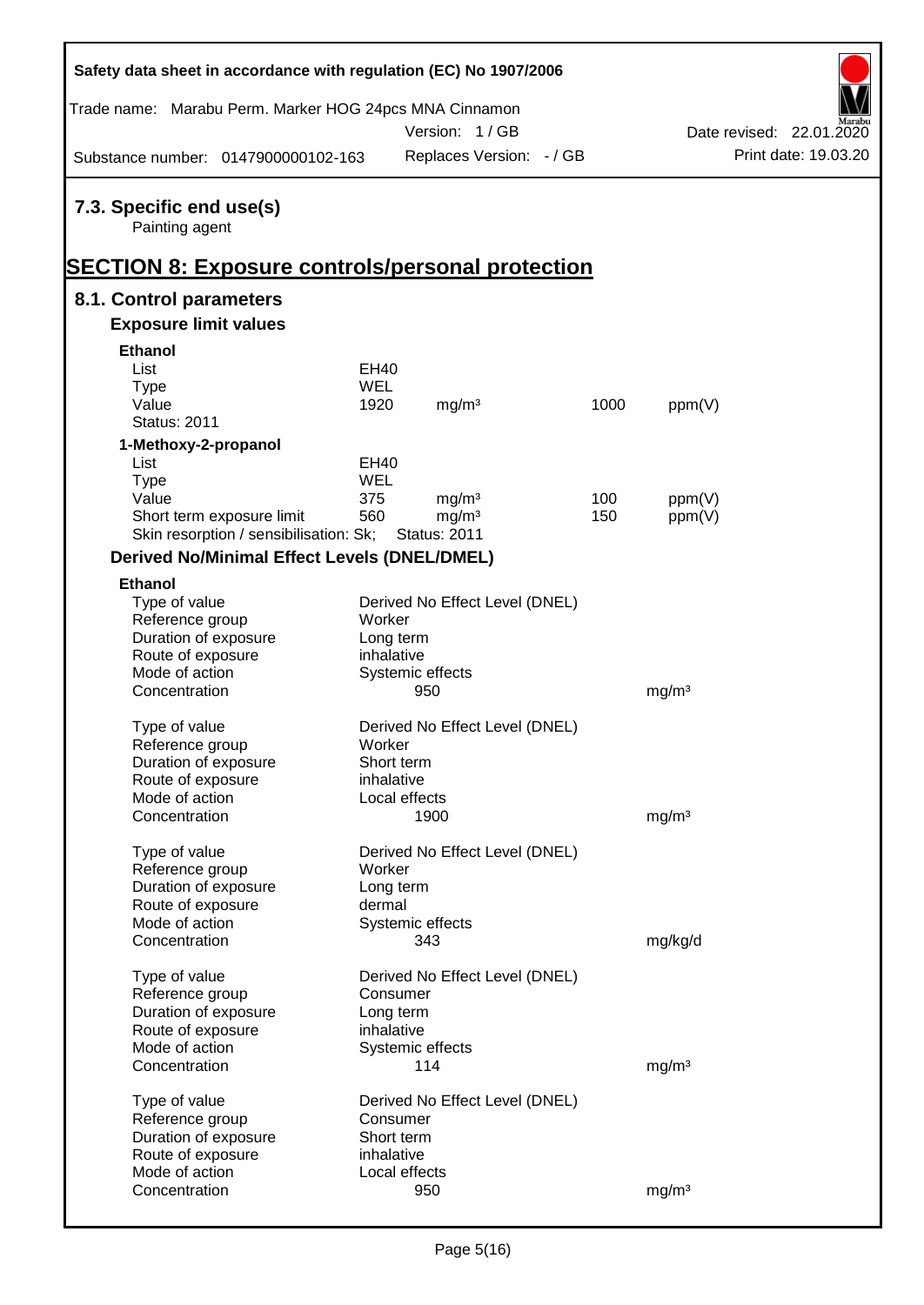| Safety data sheet in accordance with regulation (EC) No 1907/2006 |                                |                          |
|-------------------------------------------------------------------|--------------------------------|--------------------------|
| Trade name: Marabu Perm. Marker HOG 24pcs MNA Cinnamon            | Version: 1/GB                  | Date revised: 22.01.2020 |
| Substance number: 0147900000102-163                               | Replaces Version: - / GB       | Print date: 19.03.20     |
| Type of value                                                     | Derived No Effect Level (DNEL) |                          |
| Reference group                                                   | Consumer                       |                          |
| Duration of exposure                                              | Long term                      |                          |
| Route of exposure                                                 | dermal                         |                          |
| Mode of action                                                    | Systemic effects               |                          |
| Concentration                                                     | 206                            | mg/kg/d                  |
| Type of value                                                     | Derived No Effect Level (DNEL) |                          |
| Reference group                                                   | Consumer                       |                          |
| Duration of exposure                                              | Long term                      |                          |
| Route of exposure                                                 | oral                           |                          |
| Mode of action                                                    | Systemic effects               |                          |
| Concentration                                                     | 87                             | mg/kg/d                  |
| 1-Methoxy-2-propanol                                              |                                |                          |
| Type of value                                                     | Derived No Effect Level (DNEL) |                          |
| Reference group                                                   | Worker                         |                          |
| Duration of exposure                                              | Acute                          |                          |
| Route of exposure                                                 | inhalative                     |                          |
| Mode of action                                                    | Local effects                  |                          |
| Concentration                                                     | 553,5                          | mg/m <sup>3</sup>        |
| Type of value                                                     | Derived No Effect Level (DNEL) |                          |
| Reference group                                                   | Worker                         |                          |
| Duration of exposure                                              | Long term                      |                          |
| Route of exposure                                                 | dermal                         |                          |
| Mode of action                                                    | Systemic effects               |                          |
| Concentration                                                     | 50,6                           | mg/person/               |
|                                                                   |                                | d                        |
| Type of value                                                     | Derived No Effect Level (DNEL) |                          |
| Reference group                                                   | Worker                         |                          |
| Duration of exposure                                              | Long term                      |                          |
| Route of exposure                                                 | inhalative                     |                          |
| Mode of action                                                    | Systemic effects               |                          |
| Concentration                                                     | 369                            | mg/m <sup>3</sup>        |
| Type of value                                                     | Derived No Effect Level (DNEL) |                          |
| Reference group                                                   | <b>General Population</b>      |                          |
| Duration of exposure                                              | Long term                      |                          |
| Route of exposure                                                 | dermal                         |                          |
| Mode of action                                                    | Systemic effects               |                          |
| Concentration                                                     | 18,1                           | mg/kg                    |
| Type of value                                                     | Derived No Effect Level (DNEL) |                          |
| Reference group                                                   | <b>General Population</b>      |                          |
| Duration of exposure                                              | Long term                      |                          |
| Route of exposure                                                 | inhalative                     |                          |
| Mode of action                                                    | Systemic effects               |                          |
| Concentration                                                     | 43,9                           | mg/m <sup>3</sup>        |
| Type of value                                                     | Derived No Effect Level (DNEL) |                          |
| Reference group                                                   | <b>General Population</b>      |                          |
| Duration of exposure                                              | Long term                      |                          |
| Route of exposure                                                 | oral                           |                          |
| Mode of action                                                    | Systemic effects               |                          |
| Concentration                                                     | 3,3                            | mg/kg/d                  |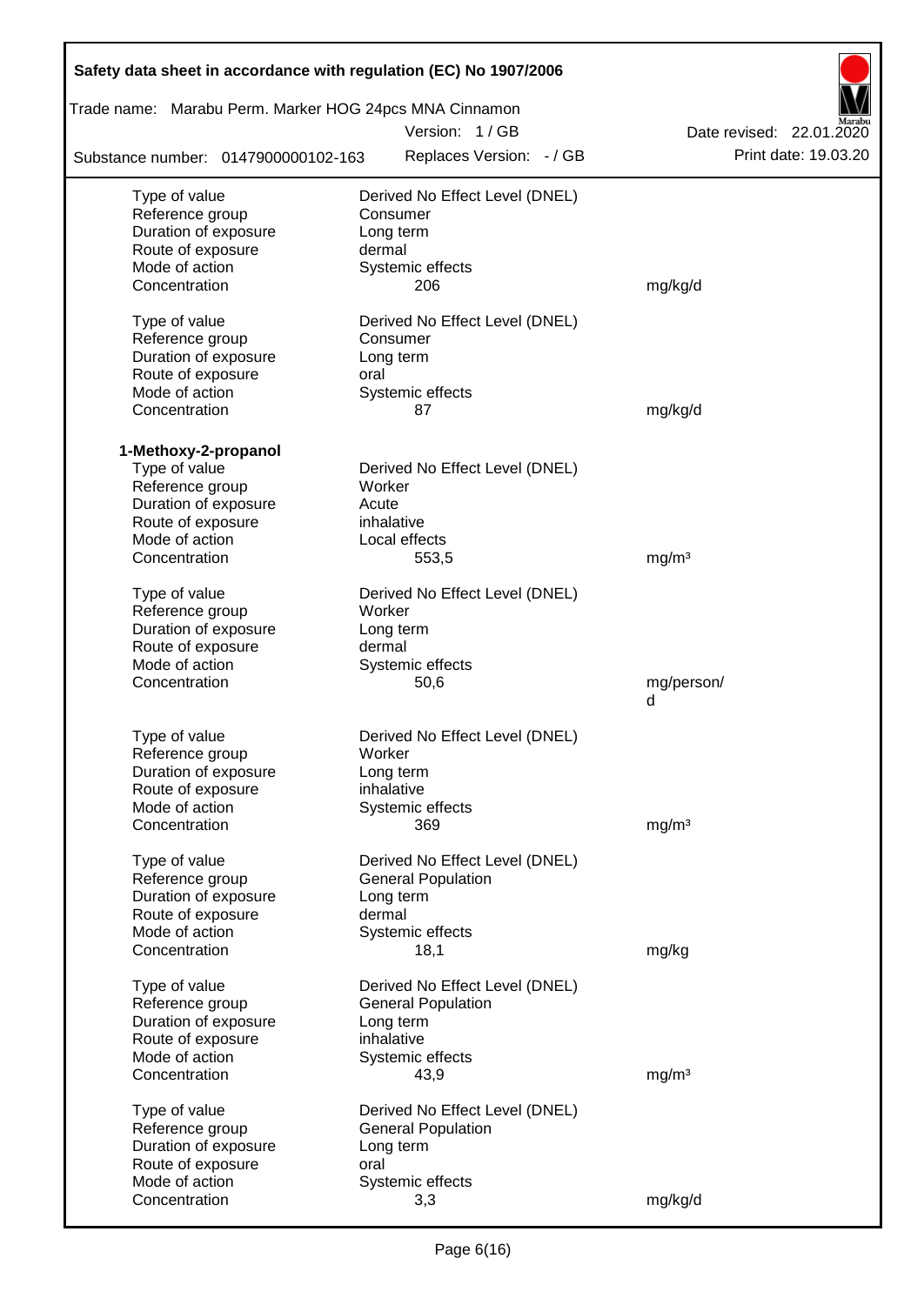| Trade name: Marabu Perm. Marker HOG 24pcs MNA Cinnamon |
|--------------------------------------------------------|
|--------------------------------------------------------|

Version: 1 / GB

Substance number: 0147900000102-163

Replaces Version: - / GB Print date: 19.03.20 Date revised: 22.01.2020

| <b>Benzyl alcohol</b> |                                |                   |
|-----------------------|--------------------------------|-------------------|
| Type of value         | Derived No Effect Level (DNEL) |                   |
| Reference group       | Worker                         |                   |
| Duration of exposure  | Long term                      |                   |
| Route of exposure     | inhalative                     |                   |
| Mode of action        | Systemic effects               |                   |
| Concentration         | 22                             | mg/m <sup>3</sup> |
| Type of value         | Derived No Effect Level (DNEL) |                   |
| Reference group       | Worker                         |                   |
| Duration of exposure  | Short term                     |                   |
| Route of exposure     | inhalative                     |                   |
| Mode of action        | Systemic effects               |                   |
| Concentration         | 110                            | mg/m <sup>3</sup> |
| Type of value         | Derived No Effect Level (DNEL) |                   |
| Reference group       | Worker                         |                   |
| Duration of exposure  | Long term                      |                   |
| Route of exposure     | dermal                         |                   |
| Mode of action        | Systemic effects               |                   |
| Concentration         | 8                              | mg/kg/d           |
|                       |                                |                   |
| Type of value         | Derived No Effect Level (DNEL) |                   |
| Reference group       | Worker                         |                   |
| Duration of exposure  | Short term                     |                   |
| Route of exposure     | dermal                         |                   |
| Mode of action        | Systemic effects               |                   |
| Concentration         | 40                             | mg/kg/d           |
| Type of value         | Derived No Effect Level (DNEL) |                   |
| Reference group       | Consumer                       |                   |
| Duration of exposure  | Long term                      |                   |
| Route of exposure     | inhalative                     |                   |
| Mode of action        | Systemic effects               |                   |
| Concentration         | 5,4                            | mg/m <sup>3</sup> |
| Type of value         | Derived No Effect Level (DNEL) |                   |
| Reference group       | Consumer                       |                   |
| Duration of exposure  | Short term                     |                   |
| Route of exposure     | inhalative                     |                   |
| Mode of action        | Systemic effects               |                   |
| Concentration         | 27                             | mg/m <sup>3</sup> |
| Type of value         | Derived No Effect Level (DNEL) |                   |
| Reference group       | Consumer                       |                   |
| Duration of exposure  | Long term                      |                   |
| Route of exposure     | dermal                         |                   |
| Mode of action        | Systemic effects               |                   |
| Concentration         |                                |                   |
|                       | 4                              | mg/kg/d           |
| Type of value         | Derived No Effect Level (DNEL) |                   |
| Reference group       | Consumer                       |                   |
| Duration of exposure  | Short term                     |                   |
| Route of exposure     | dermal                         |                   |
| Mode of action        | Systemic effects               |                   |
| Concentration         | 20                             | mg/kg/d           |
|                       |                                |                   |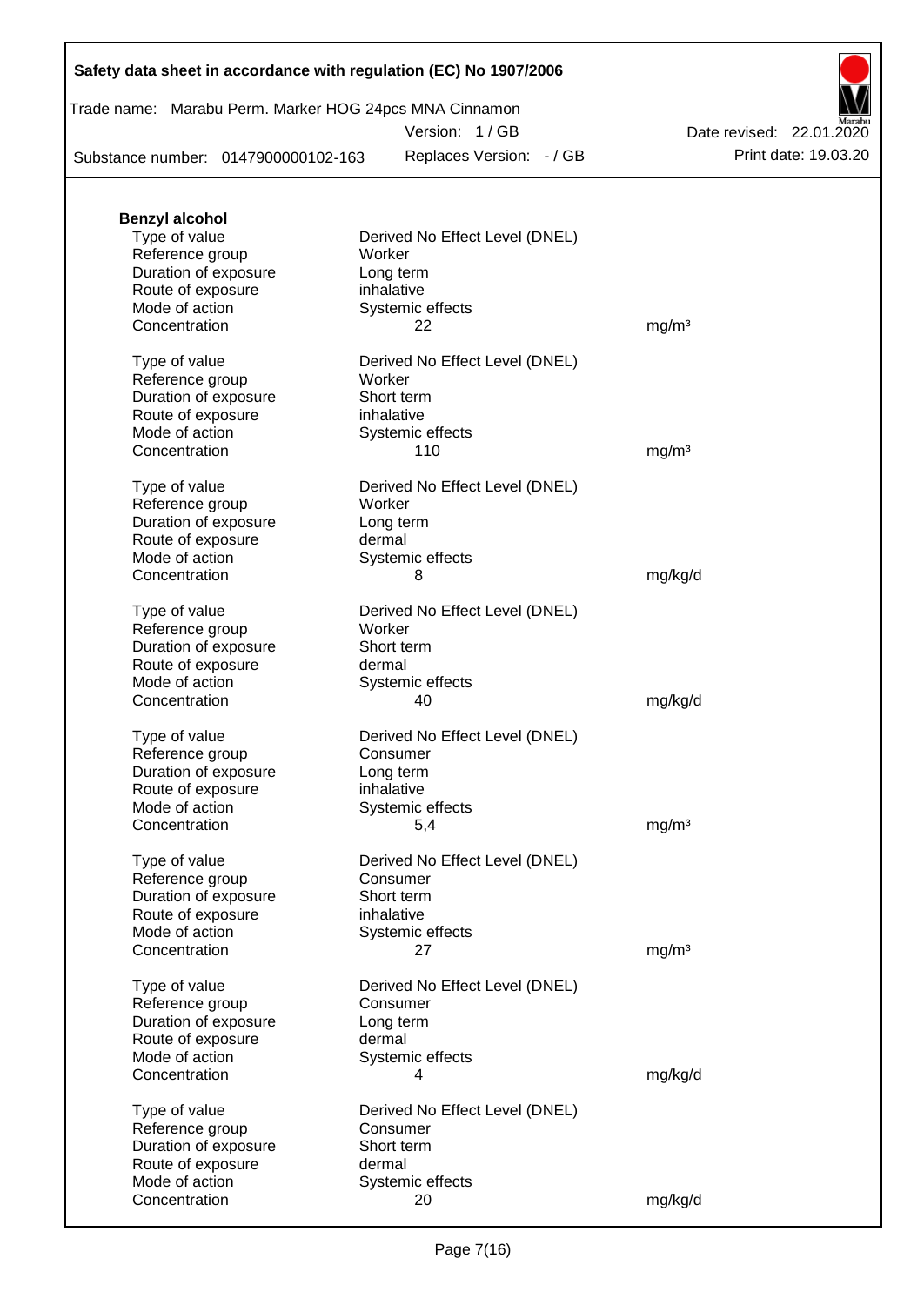| Safety data sheet in accordance with regulation (EC) No 1907/2006 |             |                                |                          |  |  |  |  |  |
|-------------------------------------------------------------------|-------------|--------------------------------|--------------------------|--|--|--|--|--|
| Trade name: Marabu Perm. Marker HOG 24pcs MNA Cinnamon            |             | Version: 1/GB                  | Date revised: 22.01.2020 |  |  |  |  |  |
| Substance number: 0147900000102-163                               |             | Replaces Version: - / GB       | Print date: 19.03.20     |  |  |  |  |  |
|                                                                   |             |                                |                          |  |  |  |  |  |
| Type of value                                                     |             | Derived No Effect Level (DNEL) |                          |  |  |  |  |  |
| Reference group                                                   |             | Consumer                       |                          |  |  |  |  |  |
| Duration of exposure                                              |             | Long term                      |                          |  |  |  |  |  |
| Route of exposure                                                 | oral        |                                |                          |  |  |  |  |  |
| Mode of action                                                    |             | Systemic effects<br>4          |                          |  |  |  |  |  |
| Concentration                                                     |             |                                | mg/kg/d                  |  |  |  |  |  |
| Type of value                                                     |             | Derived No Effect Level (DNEL) |                          |  |  |  |  |  |
| Reference group                                                   |             | Consumer                       |                          |  |  |  |  |  |
| Duration of exposure                                              |             | Short term                     |                          |  |  |  |  |  |
| Route of exposure                                                 | oral        |                                |                          |  |  |  |  |  |
| Mode of action                                                    |             | Systemic effects               |                          |  |  |  |  |  |
| Concentration                                                     |             | 20                             | mg/kg/d                  |  |  |  |  |  |
| <b>Predicted No Effect Concentration (PNEC)</b>                   |             |                                |                          |  |  |  |  |  |
| <b>Ethanol</b>                                                    |             |                                |                          |  |  |  |  |  |
| Type of value                                                     | <b>PNEC</b> |                                |                          |  |  |  |  |  |
| <b>Type</b>                                                       |             | Freshwater                     |                          |  |  |  |  |  |
| Concentration                                                     |             | 0,96                           | mg/l                     |  |  |  |  |  |
| Type of value                                                     | <b>PNEC</b> |                                |                          |  |  |  |  |  |
| <b>Type</b>                                                       |             | Saltwater                      |                          |  |  |  |  |  |
| Concentration                                                     |             | 0,79                           | mg/l                     |  |  |  |  |  |
| Type of value                                                     | <b>PNEC</b> |                                |                          |  |  |  |  |  |
| <b>Type</b>                                                       |             | Water (intermittent release)   |                          |  |  |  |  |  |
| Concentration                                                     |             | 2,75                           | mg/l                     |  |  |  |  |  |
| Type of value                                                     | <b>PNEC</b> |                                |                          |  |  |  |  |  |
| <b>Type</b>                                                       |             | Sewage treatment plant (STP)   |                          |  |  |  |  |  |
| Concentration                                                     |             | 580                            | mg/l                     |  |  |  |  |  |
| Type of value                                                     | <b>PNEC</b> |                                |                          |  |  |  |  |  |
| <b>Type</b>                                                       |             | Freshwater sediment            |                          |  |  |  |  |  |
| Concentration                                                     |             | 3,6                            | mg/kg                    |  |  |  |  |  |
|                                                                   |             |                                |                          |  |  |  |  |  |
| Type of value                                                     | <b>PNEC</b> |                                |                          |  |  |  |  |  |
| <b>Type</b>                                                       |             | Marine sediment                |                          |  |  |  |  |  |
| Concentration                                                     |             | 2,9                            | mg/kg                    |  |  |  |  |  |
| Type of value                                                     | <b>PNEC</b> |                                |                          |  |  |  |  |  |
| <b>Type</b>                                                       | Soil        |                                |                          |  |  |  |  |  |
| Concentration                                                     |             | 0,63                           | mg/kg                    |  |  |  |  |  |
| 1-Methoxy-2-propanol                                              |             |                                |                          |  |  |  |  |  |
| Type of value                                                     | <b>PNEC</b> |                                |                          |  |  |  |  |  |
| <b>Type</b>                                                       |             | Freshwater                     |                          |  |  |  |  |  |
| Concentration                                                     |             | 10                             | mg/l                     |  |  |  |  |  |
| Type of value                                                     | <b>PNEC</b> |                                |                          |  |  |  |  |  |
| <b>Type</b>                                                       | Water       |                                |                          |  |  |  |  |  |
| Concentration                                                     |             | 41,6                           | mg/kg                    |  |  |  |  |  |
| Type of value                                                     | <b>PNEC</b> |                                |                          |  |  |  |  |  |
| <b>Type</b>                                                       |             | Sediment                       |                          |  |  |  |  |  |
| Concentration                                                     |             | 41,6                           | mg/kg                    |  |  |  |  |  |

T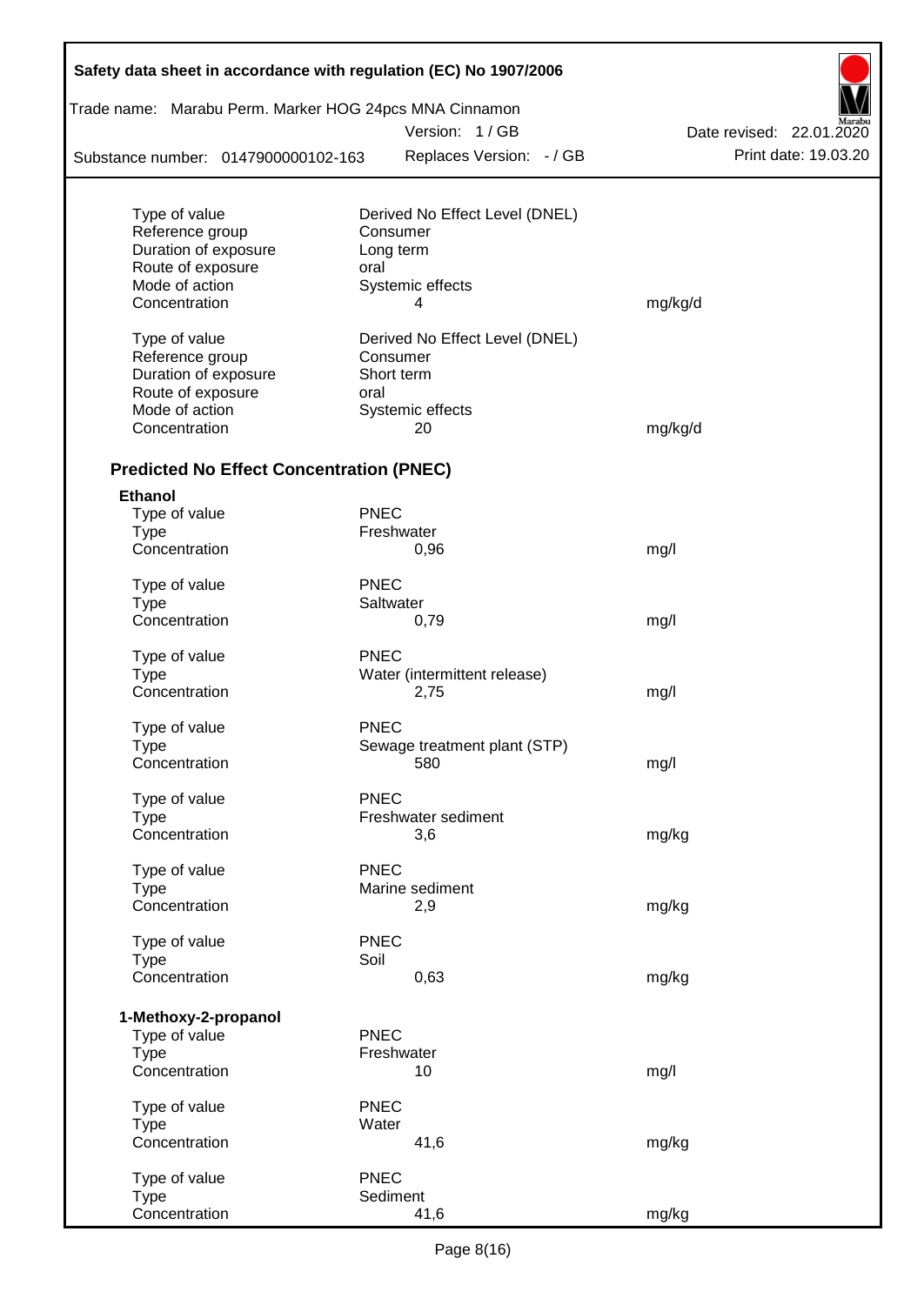|                                     |             | Trade name: Marabu Perm. Marker HOG 24pcs MNA Cinnamon<br>Version: 1/GB | Date revised: 22.01.2020 |
|-------------------------------------|-------------|-------------------------------------------------------------------------|--------------------------|
| Substance number: 0147900000102-163 |             | Replaces Version: - / GB                                                | Print date: 19.03.20     |
| Type of value                       | <b>PNEC</b> |                                                                         |                          |
| <b>Type</b>                         |             | Marine sediment                                                         |                          |
| Concentration                       |             | 4,17                                                                    | mg/kg                    |
| Type of value                       | <b>PNEC</b> |                                                                         |                          |
| <b>Type</b>                         | Soil        |                                                                         |                          |
| Concentration                       |             | 2,47                                                                    | mg/kg                    |
| Type of value                       | <b>PNEC</b> |                                                                         |                          |
| <b>Type</b>                         |             | Sewage treatment plant (STP)                                            |                          |
| Concentration                       |             | 100                                                                     | mg/l                     |
| <b>Benzyl alcohol</b>               |             |                                                                         |                          |
| Type of value                       | <b>PNEC</b> |                                                                         |                          |
| <b>Type</b>                         |             | Freshwater                                                              |                          |
| Concentration                       |             | 1                                                                       | mg/l                     |
| Type of value                       | <b>PNEC</b> |                                                                         |                          |
| <b>Type</b>                         | Saltwater   |                                                                         |                          |
| Concentration                       |             | 0,1                                                                     | mg/l                     |
| Type of value                       | <b>PNEC</b> |                                                                         |                          |
| <b>Type</b>                         |             | Water (intermittent release)                                            |                          |
| Concentration                       |             | 2,3                                                                     | mg/l                     |
| Type of value                       | <b>PNEC</b> |                                                                         |                          |
| <b>Type</b>                         |             | Sewage treatment plant (STP)                                            |                          |
| Concentration                       |             | 39                                                                      | mg/l                     |
| Type of value                       | <b>PNEC</b> |                                                                         |                          |
| Type                                |             | Freshwater sediment                                                     |                          |
| Concentration                       |             | 5,27                                                                    | mg/kg                    |
| Type of value                       | <b>PNEC</b> |                                                                         |                          |
| <b>Type</b>                         |             | Marine sediment                                                         |                          |
| Concentration                       |             | 0,527                                                                   | mg/kg                    |
| Type of value                       | <b>PNEC</b> |                                                                         |                          |
| <b>Type</b>                         | Soil        |                                                                         |                          |
| Concentration                       |             | 0,456                                                                   | mg/kg                    |

## **8.2. Exposure controls**

#### **Exposure controls**

Provide adequate ventilation. Where reasonably practicable this should be achieved by the use of local exhaust ventilation and good general extraction. If these are not sufficient to maintain concentrations of particulates and solvent vapour below the OEL, suitable respiratory protection must be worn.

#### **Respiratory protection**

If workers are exposed to concentrations above the exposure limit they must use appropriate, certified respirators. Full mask, filter A

### **Hand protection**

There is no one glove material or combination of materials that will give unlimited resistance to any individual or combination of chemicals.

For prolonged or repeated handling nitrile rubber gloves with textile undergloves are required. Material thickness  $\rightarrow$  0.5 mm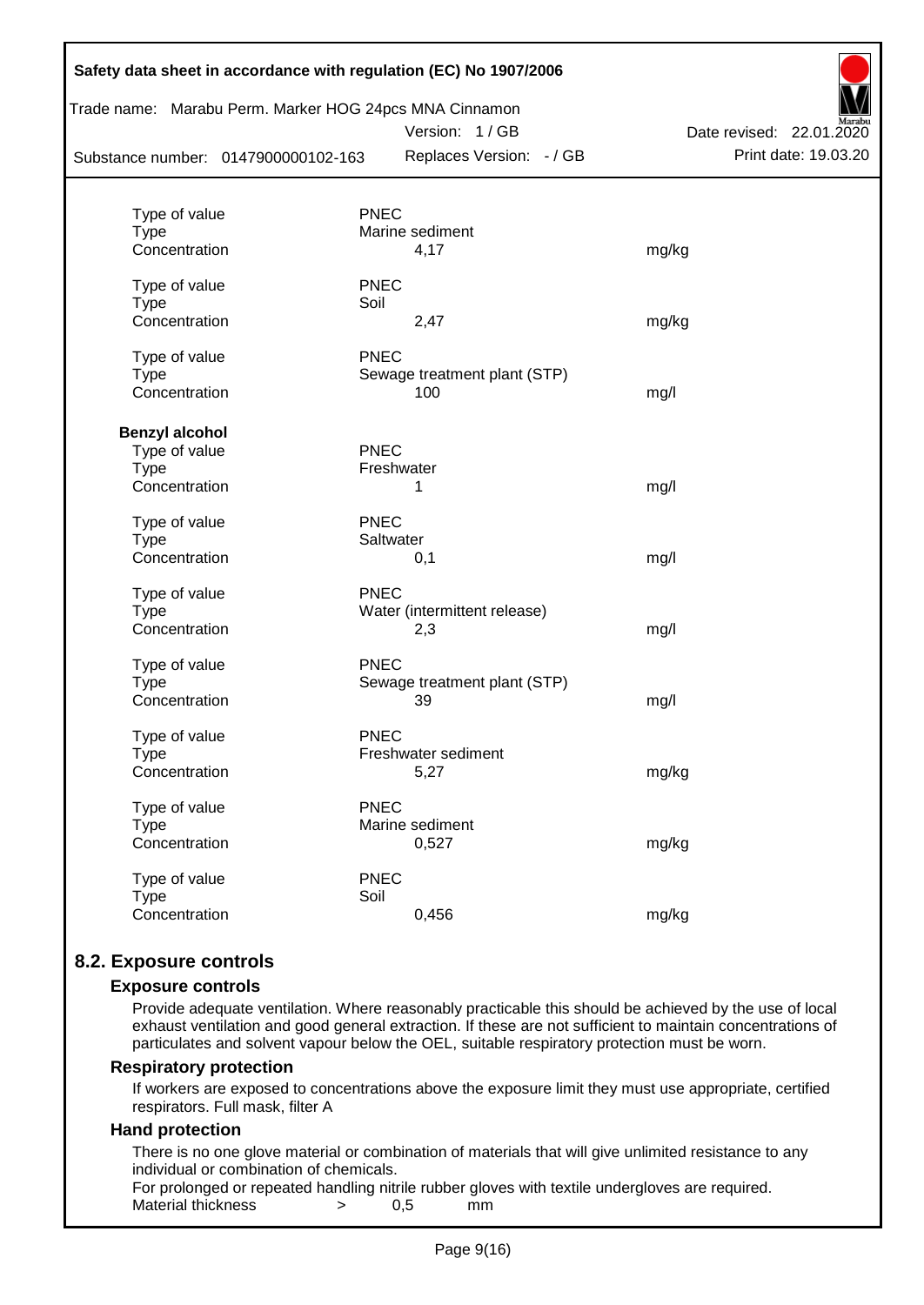| Safety data sheet in accordance with regulation (EC) No 1907/2006                                                                                                                                                                                                                                                                                                                          |                                 |     |     |                                                                                                                                                                                                                                                                                                                    |
|--------------------------------------------------------------------------------------------------------------------------------------------------------------------------------------------------------------------------------------------------------------------------------------------------------------------------------------------------------------------------------------------|---------------------------------|-----|-----|--------------------------------------------------------------------------------------------------------------------------------------------------------------------------------------------------------------------------------------------------------------------------------------------------------------------|
| Trade name: Marabu Perm. Marker HOG 24pcs MNA Cinnamon                                                                                                                                                                                                                                                                                                                                     |                                 |     |     |                                                                                                                                                                                                                                                                                                                    |
|                                                                                                                                                                                                                                                                                                                                                                                            | Version: 1/GB                   |     |     | Date revised: 22.01.2020                                                                                                                                                                                                                                                                                           |
| Substance number: 0147900000102-163                                                                                                                                                                                                                                                                                                                                                        | Replaces Version: - / GB        |     |     | Print date: 19.03.20                                                                                                                                                                                                                                                                                               |
| Breakthrough time<br>$\,<$<br>The breakthrough time must be greater than the end use time of the product.<br>replacement must be followed.<br>Gloves should be replaced regularly and if there is any sign of damage to the glove material.<br>Always ensure that gloves are free from defects and that they are stored and used correctly.<br>maintenance.<br>once exposure has occurred. | 30                              | min |     | The instructions and information provided by the glove manufacturer on use, storage, maintenance and<br>The performance or effectiveness of the glove may be reduced by physical/ chemical damage and poor<br>Barrier creams may help to protect the exposed areas of the skin, they should however not be applied |
| Eye protection                                                                                                                                                                                                                                                                                                                                                                             |                                 |     |     |                                                                                                                                                                                                                                                                                                                    |
| Use safety eyewear designed to protect against splash of liquids.                                                                                                                                                                                                                                                                                                                          |                                 |     |     |                                                                                                                                                                                                                                                                                                                    |
| <b>Body protection</b>                                                                                                                                                                                                                                                                                                                                                                     |                                 |     |     |                                                                                                                                                                                                                                                                                                                    |
| Cotton or cotton/synthetic overalls or coveralls are normally suitable.                                                                                                                                                                                                                                                                                                                    |                                 |     |     |                                                                                                                                                                                                                                                                                                                    |
|                                                                                                                                                                                                                                                                                                                                                                                            |                                 |     |     |                                                                                                                                                                                                                                                                                                                    |
| <b>SECTION 9: Physical and chemical properties</b>                                                                                                                                                                                                                                                                                                                                         |                                 |     |     |                                                                                                                                                                                                                                                                                                                    |
| 9.1. Information on basic physical and chemical properties                                                                                                                                                                                                                                                                                                                                 |                                 |     |     |                                                                                                                                                                                                                                                                                                                    |
| <b>Form</b>                                                                                                                                                                                                                                                                                                                                                                                | liquid                          |     |     |                                                                                                                                                                                                                                                                                                                    |
| <b>Colour</b>                                                                                                                                                                                                                                                                                                                                                                              | coloured                        |     |     |                                                                                                                                                                                                                                                                                                                    |
| <b>Odour</b>                                                                                                                                                                                                                                                                                                                                                                               | mild, alcoholic                 |     |     |                                                                                                                                                                                                                                                                                                                    |
| <b>Odour threshold</b>                                                                                                                                                                                                                                                                                                                                                                     |                                 |     |     |                                                                                                                                                                                                                                                                                                                    |
| Remarks                                                                                                                                                                                                                                                                                                                                                                                    | No data available               |     |     |                                                                                                                                                                                                                                                                                                                    |
| pH value                                                                                                                                                                                                                                                                                                                                                                                   |                                 |     |     |                                                                                                                                                                                                                                                                                                                    |
| Value                                                                                                                                                                                                                                                                                                                                                                                      | 5,5                             | to  | 7,5 |                                                                                                                                                                                                                                                                                                                    |
| <b>Melting point</b>                                                                                                                                                                                                                                                                                                                                                                       |                                 |     |     |                                                                                                                                                                                                                                                                                                                    |
| Remarks                                                                                                                                                                                                                                                                                                                                                                                    | not determined                  |     |     |                                                                                                                                                                                                                                                                                                                    |
| <b>Freezing point</b>                                                                                                                                                                                                                                                                                                                                                                      |                                 |     |     |                                                                                                                                                                                                                                                                                                                    |
| Remarks                                                                                                                                                                                                                                                                                                                                                                                    | not determined                  |     |     |                                                                                                                                                                                                                                                                                                                    |
| Initial boiling point and boiling range                                                                                                                                                                                                                                                                                                                                                    |                                 |     |     |                                                                                                                                                                                                                                                                                                                    |
| Value                                                                                                                                                                                                                                                                                                                                                                                      | 80                              | to  | 90  | $\rm ^{\circ}C$                                                                                                                                                                                                                                                                                                    |
| <b>Flash point</b>                                                                                                                                                                                                                                                                                                                                                                         |                                 |     |     |                                                                                                                                                                                                                                                                                                                    |
| Value<br>Method                                                                                                                                                                                                                                                                                                                                                                            | 35<br>ASTM D 6450 (CCCFP)       |     |     | $^{\circ}C$                                                                                                                                                                                                                                                                                                        |
|                                                                                                                                                                                                                                                                                                                                                                                            |                                 |     |     |                                                                                                                                                                                                                                                                                                                    |
| Evaporation rate (ether $= 1$ ) :<br>Remarks                                                                                                                                                                                                                                                                                                                                               | not determined                  |     |     |                                                                                                                                                                                                                                                                                                                    |
| <b>Flammability (solid, gas)</b>                                                                                                                                                                                                                                                                                                                                                           |                                 |     |     |                                                                                                                                                                                                                                                                                                                    |
| Not applicable                                                                                                                                                                                                                                                                                                                                                                             |                                 |     |     |                                                                                                                                                                                                                                                                                                                    |
| Upper/lower flammability or explosive limits                                                                                                                                                                                                                                                                                                                                               |                                 |     |     |                                                                                                                                                                                                                                                                                                                    |
| Lower explosion limit                                                                                                                                                                                                                                                                                                                                                                      | 1,5<br>appr.                    |     |     | %(V)                                                                                                                                                                                                                                                                                                               |
| Upper explosion limit<br>Source                                                                                                                                                                                                                                                                                                                                                            | 15<br>appr.<br>Literature value |     |     | %(V)                                                                                                                                                                                                                                                                                                               |
| <b>Vapour density</b>                                                                                                                                                                                                                                                                                                                                                                      |                                 |     |     |                                                                                                                                                                                                                                                                                                                    |
| Remarks                                                                                                                                                                                                                                                                                                                                                                                    | not determined                  |     |     |                                                                                                                                                                                                                                                                                                                    |
| <b>Density</b>                                                                                                                                                                                                                                                                                                                                                                             |                                 |     |     |                                                                                                                                                                                                                                                                                                                    |
| Remarks                                                                                                                                                                                                                                                                                                                                                                                    | not determined                  |     |     |                                                                                                                                                                                                                                                                                                                    |
| Solubility in water                                                                                                                                                                                                                                                                                                                                                                        |                                 |     |     |                                                                                                                                                                                                                                                                                                                    |
| Remarks                                                                                                                                                                                                                                                                                                                                                                                    | partially miscible              |     |     |                                                                                                                                                                                                                                                                                                                    |
| <b>Partition coefficient: n-octanol/water</b>                                                                                                                                                                                                                                                                                                                                              |                                 |     |     |                                                                                                                                                                                                                                                                                                                    |
|                                                                                                                                                                                                                                                                                                                                                                                            |                                 |     |     |                                                                                                                                                                                                                                                                                                                    |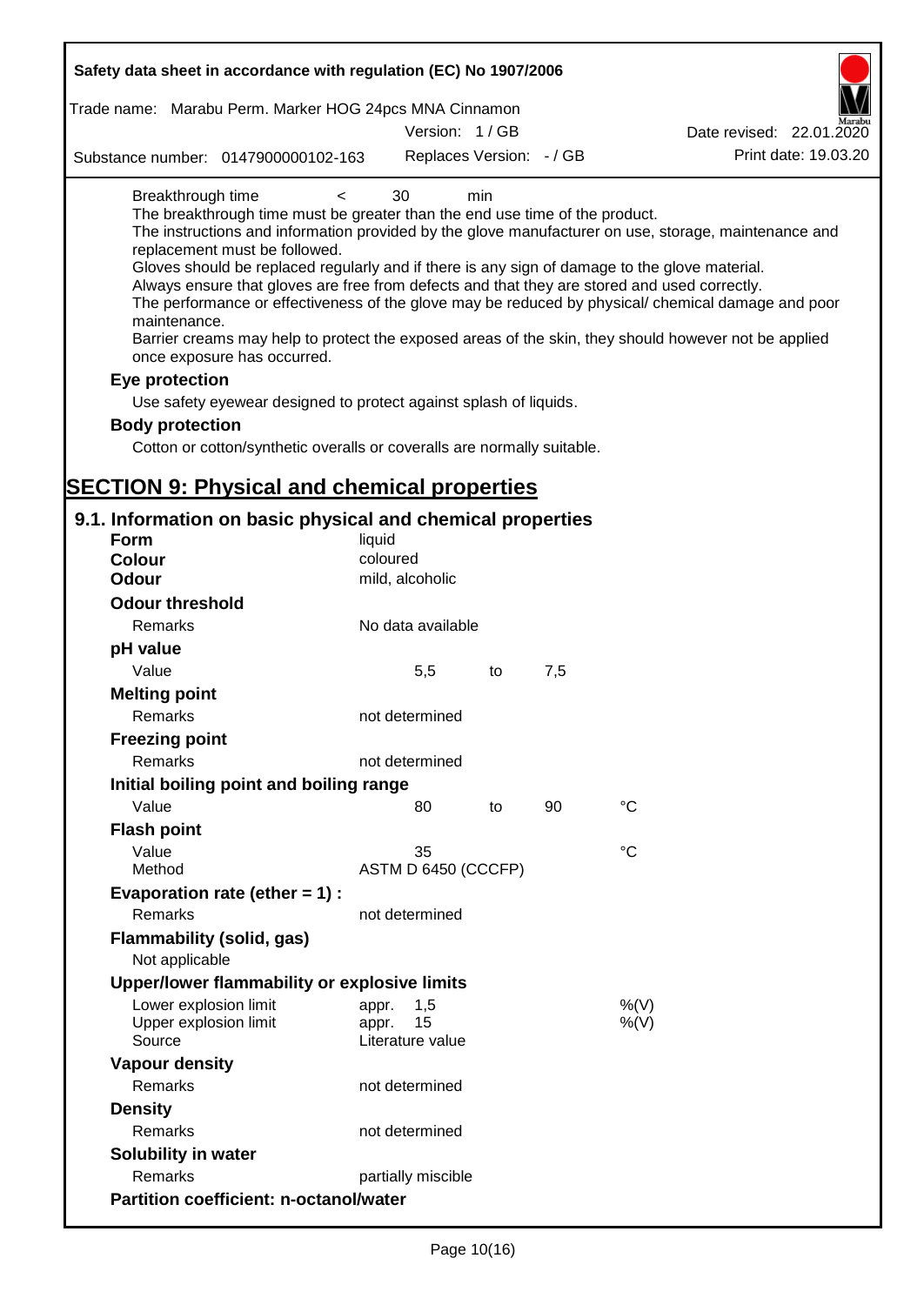| Safety data sheet in accordance with regulation (EC) No 1907/2006 |                                                                                                  |       |                                                  |    |   |             |                                                                                                        |
|-------------------------------------------------------------------|--------------------------------------------------------------------------------------------------|-------|--------------------------------------------------|----|---|-------------|--------------------------------------------------------------------------------------------------------|
| Trade name: Marabu Perm. Marker HOG 24pcs MNA Cinnamon            |                                                                                                  |       | Version: 1/GB                                    |    |   |             | Date revised: 22.01.2020                                                                               |
| Substance number: 0147900000102-163                               |                                                                                                  |       | Replaces Version: - / GB                         |    |   |             | Print date: 19.03.20                                                                                   |
| Remarks                                                           |                                                                                                  |       | Not applicable                                   |    |   |             |                                                                                                        |
| Ignition temperature                                              |                                                                                                  |       |                                                  |    |   |             |                                                                                                        |
| Value<br>Source                                                   |                                                                                                  | appr. | 287<br>Literature value                          |    |   | $^{\circ}C$ |                                                                                                        |
| <b>Viscosity</b><br>Value                                         |                                                                                                  |       | 3                                                | to | 6 | mPa.s       |                                                                                                        |
| <b>Efflux time</b><br>Remarks                                     |                                                                                                  |       | not determined                                   |    |   |             |                                                                                                        |
|                                                                   |                                                                                                  |       |                                                  |    |   |             |                                                                                                        |
| <b>Explosive properties</b><br>evaluation                         |                                                                                                  |       |                                                  |    |   |             |                                                                                                        |
| <b>Oxidising properties</b>                                       |                                                                                                  | no    |                                                  |    |   |             |                                                                                                        |
| evaluation                                                        |                                                                                                  |       | None known                                       |    |   |             |                                                                                                        |
| 9.2. Other information                                            |                                                                                                  |       |                                                  |    |   |             |                                                                                                        |
| <b>Other information</b>                                          |                                                                                                  |       |                                                  |    |   |             |                                                                                                        |
|                                                                   |                                                                                                  |       |                                                  |    |   |             | The physical specifications are approximate values and refer to the used safety relevant component(s). |
|                                                                   |                                                                                                  |       |                                                  |    |   |             |                                                                                                        |
| <b>SECTION 10: Stability and reactivity</b><br>10.1. Reactivity   |                                                                                                  |       |                                                  |    |   |             |                                                                                                        |
|                                                                   | No hazardous reactions when stored and handled according to prescribed instructions.             |       |                                                  |    |   |             |                                                                                                        |
| 10.2. Chemical stability                                          | Stable under recommended storage and handling conditions (see section 7).                        |       |                                                  |    |   |             |                                                                                                        |
| 10.3. Possibility of hazardous reactions<br>exothermic reactions. | Keep away from oxidising agents, strongly alkaline and strongly acid materials in order to avoid |       |                                                  |    |   |             |                                                                                                        |
| 10.4. Conditions to avoid                                         | When exposed to high temperatures may produce hazardous decomposition products.                  |       |                                                  |    |   |             |                                                                                                        |
| 10.5. Incompatible materials                                      | No hazardous reactions when stored and handled according to prescribed instructions.             |       |                                                  |    |   |             |                                                                                                        |
| 10.6. Hazardous decomposition products                            | See chapter 5.2 (Firefighting measures - Special hazards arising from the substance or mixture). |       |                                                  |    |   |             |                                                                                                        |
| <b>SECTION 11: Toxicological information</b>                      |                                                                                                  |       |                                                  |    |   |             |                                                                                                        |
| 11.1. Information on toxicological effects                        |                                                                                                  |       |                                                  |    |   |             |                                                                                                        |
|                                                                   |                                                                                                  |       |                                                  |    |   |             |                                                                                                        |
| <b>Acute oral toxicity</b><br><b>ATE</b>                          | $\geq$                                                                                           |       | 2.000                                            |    |   | mg/kg       |                                                                                                        |
| Method                                                            |                                                                                                  |       | calculated value (Regulation (EC) No. 1272/2008) |    |   |             |                                                                                                        |
|                                                                   | <b>Acute oral toxicity (Components)</b>                                                          |       |                                                  |    |   |             |                                                                                                        |
| 1-Methoxy-2-propanol                                              |                                                                                                  |       |                                                  |    |   |             |                                                                                                        |
| <b>Species</b><br>LD50                                            | rat                                                                                              |       | 5200                                             |    |   | mg/kg       |                                                                                                        |
| <b>Benzyl alcohol</b>                                             |                                                                                                  |       |                                                  |    |   |             |                                                                                                        |
| <b>Species</b><br>LD50                                            | rat                                                                                              |       | 1620                                             |    |   | mg/kg       |                                                                                                        |
| <b>Acute dermal toxicity</b>                                      |                                                                                                  |       |                                                  |    |   |             |                                                                                                        |
| Remarks                                                           |                                                                                                  |       |                                                  |    |   |             | Based on available data, the classification criteria are not met.                                      |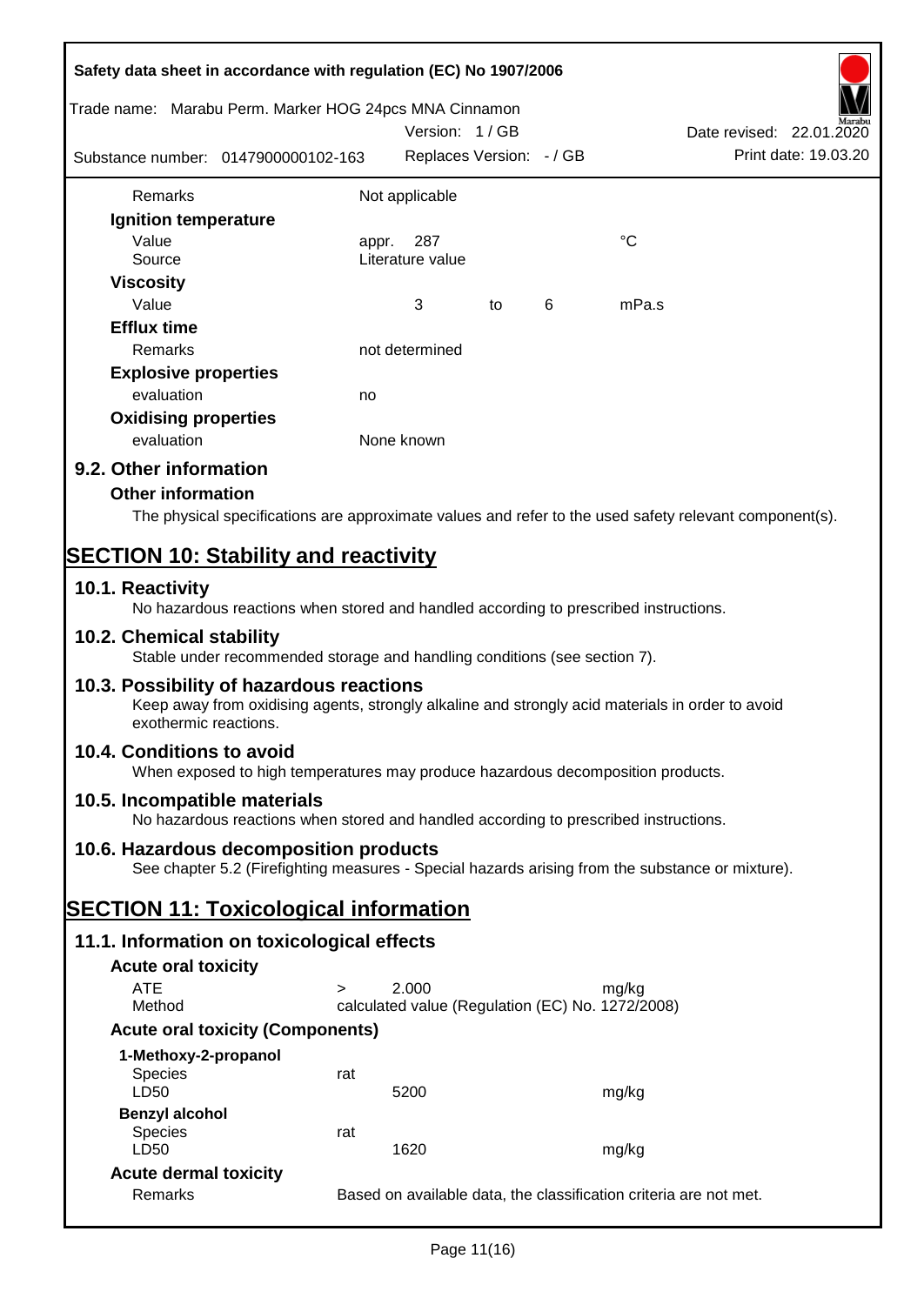| Trade name: Marabu Perm. Marker HOG 24pcs MNA Cinnamon<br>Substance number: 0147900000102-163 | Date revised: 22.01.2020<br>Print date: 19.03.20                                                                                                                                                              |
|-----------------------------------------------------------------------------------------------|---------------------------------------------------------------------------------------------------------------------------------------------------------------------------------------------------------------|
| <b>Acute dermal toxicity (Components)</b>                                                     |                                                                                                                                                                                                               |
|                                                                                               |                                                                                                                                                                                                               |
| rabbit                                                                                        |                                                                                                                                                                                                               |
|                                                                                               | mg/kg                                                                                                                                                                                                         |
|                                                                                               |                                                                                                                                                                                                               |
| >                                                                                             | mg/l                                                                                                                                                                                                          |
| Vapors                                                                                        |                                                                                                                                                                                                               |
|                                                                                               | calculated value (Regulation (EC) No. 1272/2008)<br>Based on available data, the classification criteria are not met.                                                                                         |
|                                                                                               |                                                                                                                                                                                                               |
| <b>Acute inhalative toxicity (Components)</b>                                                 |                                                                                                                                                                                                               |
|                                                                                               |                                                                                                                                                                                                               |
| rat                                                                                           |                                                                                                                                                                                                               |
|                                                                                               | mg/l                                                                                                                                                                                                          |
| Dust/Mist                                                                                     |                                                                                                                                                                                                               |
| OECD 403                                                                                      |                                                                                                                                                                                                               |
|                                                                                               |                                                                                                                                                                                                               |
| rat                                                                                           |                                                                                                                                                                                                               |
| $\geq$                                                                                        | mg/l                                                                                                                                                                                                          |
|                                                                                               |                                                                                                                                                                                                               |
| Dust/Mist<br>OECD 403                                                                         |                                                                                                                                                                                                               |
|                                                                                               |                                                                                                                                                                                                               |
|                                                                                               | Based on available data, the classification criteria are not met.                                                                                                                                             |
| Serious eye damage/irritation                                                                 |                                                                                                                                                                                                               |
| irritant                                                                                      |                                                                                                                                                                                                               |
| The classification criteria are met.                                                          |                                                                                                                                                                                                               |
|                                                                                               |                                                                                                                                                                                                               |
|                                                                                               | Based on available data, the classification criteria are not met.                                                                                                                                             |
|                                                                                               |                                                                                                                                                                                                               |
|                                                                                               |                                                                                                                                                                                                               |
|                                                                                               | Based on available data, the classification criteria are not met.                                                                                                                                             |
|                                                                                               |                                                                                                                                                                                                               |
|                                                                                               | Based on available data, the classification criteria are not met.                                                                                                                                             |
|                                                                                               |                                                                                                                                                                                                               |
|                                                                                               | Based on available data, the classification criteria are not met.                                                                                                                                             |
| <b>Specific Target Organ Toxicity (STOT)</b>                                                  |                                                                                                                                                                                                               |
|                                                                                               |                                                                                                                                                                                                               |
| The classification criteria are met.                                                          |                                                                                                                                                                                                               |
| May cause drowsiness or dizziness.                                                            |                                                                                                                                                                                                               |
|                                                                                               | Based on available data, the classification criteria are not met.                                                                                                                                             |
|                                                                                               |                                                                                                                                                                                                               |
|                                                                                               |                                                                                                                                                                                                               |
|                                                                                               |                                                                                                                                                                                                               |
|                                                                                               | Exposure to component solvents vapours concentration in excess of the stated occupational exposure                                                                                                            |
| Based on available data, the classification criteria are not met.                             | limit may result in adverse health effects such as mucous membrane and respiratory system irritation<br>and adverse effects on kidney, liver and central nervous system. Symptoms and signs include headache, |

dizziness, fatigue, muscular weakness, drowsiness and in extreme cases, loss of consciousness. Solvents may cause some of the above effects by absorption through the skin. Repeated or prolonged contact with the mixture may cause removal of natural fat from the skin resulting in non-allergic contact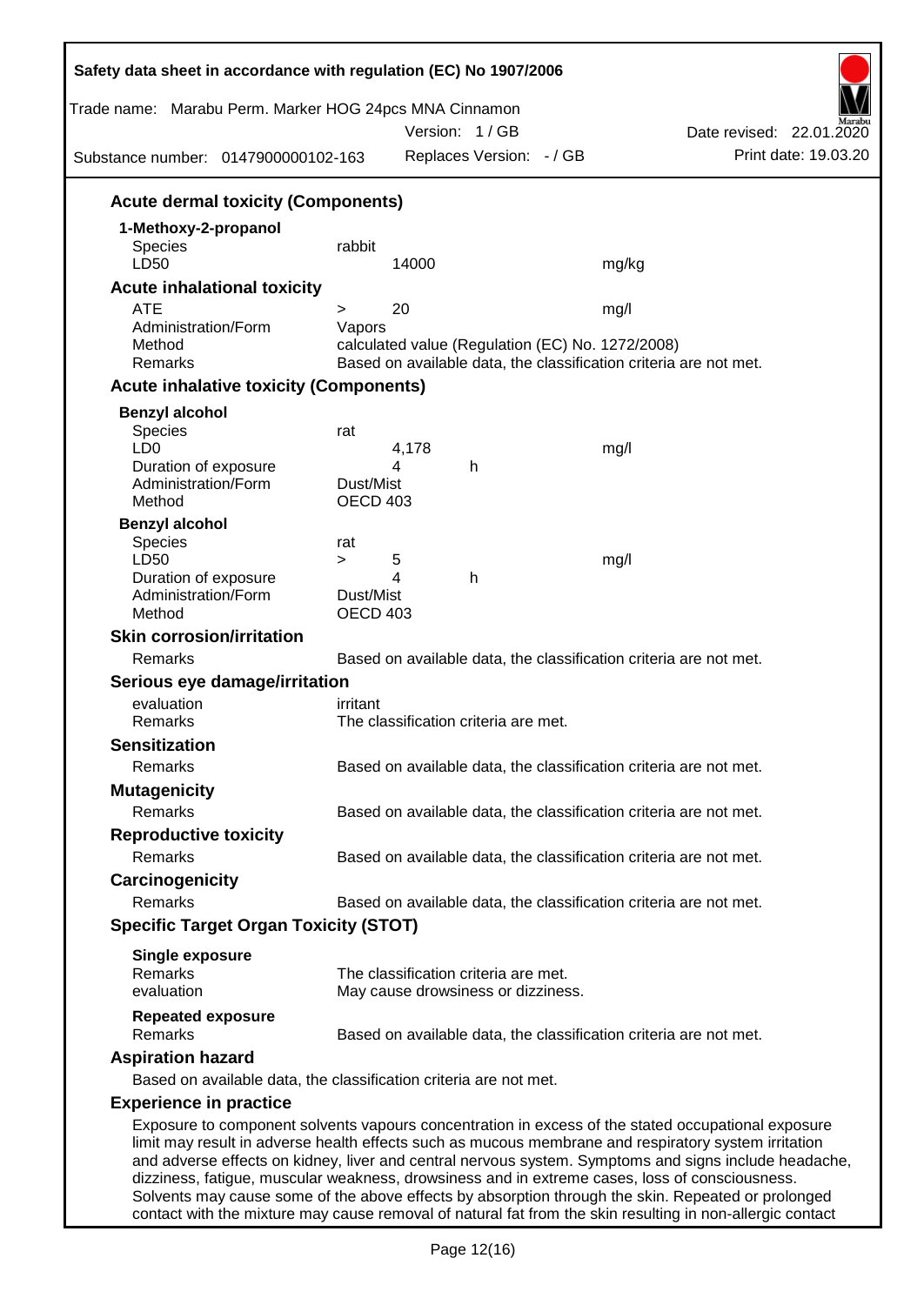| Safety data sheet in accordance with regulation (EC) No 1907/2006                                                                                                                                                                                                                                              |                                                                         |                              |                              |      |                                                                                                       |
|----------------------------------------------------------------------------------------------------------------------------------------------------------------------------------------------------------------------------------------------------------------------------------------------------------------|-------------------------------------------------------------------------|------------------------------|------------------------------|------|-------------------------------------------------------------------------------------------------------|
| Trade name: Marabu Perm. Marker HOG 24pcs MNA Cinnamon                                                                                                                                                                                                                                                         |                                                                         |                              |                              |      |                                                                                                       |
|                                                                                                                                                                                                                                                                                                                |                                                                         |                              | Version: 1/GB                |      | Date revised: 22.01.2020                                                                              |
| Substance number: 0147900000102-163                                                                                                                                                                                                                                                                            |                                                                         |                              | Replaces Version: - / GB     |      | Print date: 19.03.20                                                                                  |
| dermatitis and absorption through the skin. The liquid splashed in the eyes may cause irritation and<br>known, delayed and immediate effects and also chronic effects of components from short-term and<br>long-term exposure by oral, inhalation and dermal routes of exposure and eye contact.               |                                                                         |                              |                              |      | reversible damage. Ingestion may cause nausea, diarrhoea and vomiting. This takes into account, where |
| <b>Other information</b>                                                                                                                                                                                                                                                                                       |                                                                         |                              |                              |      |                                                                                                       |
| There are no data available on the mixture itself.<br>The mixture has been assessed following the additivity method of the CLP Regulation (EC) No<br>1272/2008 and classified for toxicological hazards accordingly.                                                                                           |                                                                         |                              |                              |      |                                                                                                       |
| <b>SECTION 12: Ecological information</b><br>12.1. Toxicity                                                                                                                                                                                                                                                    |                                                                         |                              |                              |      |                                                                                                       |
| <b>General information</b>                                                                                                                                                                                                                                                                                     |                                                                         |                              |                              |      |                                                                                                       |
| There are no data available on the mixture itself. Do not allow to enter drains or water courses. The<br>mixture has been assessed following the summation method of the CLP Regulation (EC) No 1272/2008<br>and is classified for eco-toxicological properties accordingly. See Sections 2 and 3 for details. |                                                                         |                              |                              |      |                                                                                                       |
| <b>Fish toxicity (Components)</b>                                                                                                                                                                                                                                                                              |                                                                         |                              |                              |      |                                                                                                       |
| 1-Methoxy-2-propanol                                                                                                                                                                                                                                                                                           |                                                                         |                              |                              |      |                                                                                                       |
| <b>Species</b>                                                                                                                                                                                                                                                                                                 |                                                                         |                              | golden orfe (Leuciscus idus) |      |                                                                                                       |
| LC <sub>0</sub><br>Duration of exposure                                                                                                                                                                                                                                                                        | $\geq$                                                                  | 4600<br>96                   | h                            | mg/l |                                                                                                       |
| <b>Daphnia toxicity (Components)</b>                                                                                                                                                                                                                                                                           |                                                                         |                              |                              |      |                                                                                                       |
|                                                                                                                                                                                                                                                                                                                |                                                                         |                              |                              |      |                                                                                                       |
| 1-Methoxy-2-propanol<br><b>Species</b><br><b>EC50</b><br>Duration of exposure                                                                                                                                                                                                                                  |                                                                         | Daphnia magna<br>23300<br>48 | h                            | mg/l |                                                                                                       |
| <b>Algae toxicity (Components)</b>                                                                                                                                                                                                                                                                             |                                                                         |                              |                              |      |                                                                                                       |
|                                                                                                                                                                                                                                                                                                                |                                                                         |                              |                              |      |                                                                                                       |
| 1-Methoxy-2-propanol<br><b>Species</b>                                                                                                                                                                                                                                                                         |                                                                         | Desmodesmus                  |                              |      |                                                                                                       |
| <b>EC50</b>                                                                                                                                                                                                                                                                                                    | >                                                                       | 1000                         |                              | mg/l |                                                                                                       |
| Duration of exposure                                                                                                                                                                                                                                                                                           |                                                                         | 168                          | h                            |      |                                                                                                       |
| <b>Bacteria toxicity (Components)</b>                                                                                                                                                                                                                                                                          |                                                                         |                              |                              |      |                                                                                                       |
| 1-Methoxy-2-propanol                                                                                                                                                                                                                                                                                           |                                                                         |                              |                              |      |                                                                                                       |
| <b>Species</b><br><b>EC50</b>                                                                                                                                                                                                                                                                                  |                                                                         | activated sludge<br>1000     |                              |      |                                                                                                       |
|                                                                                                                                                                                                                                                                                                                | $\geq$                                                                  |                              |                              | mg/l |                                                                                                       |
| 12.2. Persistence and degradability                                                                                                                                                                                                                                                                            |                                                                         |                              |                              |      |                                                                                                       |
| <b>General information</b>                                                                                                                                                                                                                                                                                     |                                                                         |                              |                              |      |                                                                                                       |
| No data available                                                                                                                                                                                                                                                                                              |                                                                         |                              |                              |      |                                                                                                       |
| <b>Biodegradability (Components)</b>                                                                                                                                                                                                                                                                           |                                                                         |                              |                              |      |                                                                                                       |
| 1-Methoxy-2-propanol<br>Value                                                                                                                                                                                                                                                                                  |                                                                         | 90                           |                              | $\%$ |                                                                                                       |
| Duration of test                                                                                                                                                                                                                                                                                               |                                                                         | 28                           | d                            |      |                                                                                                       |
| evaluation<br>Method                                                                                                                                                                                                                                                                                           | Readily biodegradable (according to OECD criteria)<br><b>OECD 301 F</b> |                              |                              |      |                                                                                                       |
| 12.3. Bioaccumulative potential                                                                                                                                                                                                                                                                                |                                                                         |                              |                              |      |                                                                                                       |
| <b>General information</b>                                                                                                                                                                                                                                                                                     |                                                                         |                              |                              |      |                                                                                                       |
| There are no data available on the mixture itself.                                                                                                                                                                                                                                                             |                                                                         |                              |                              |      |                                                                                                       |
| <b>Partition coefficient: n-octanol/water</b>                                                                                                                                                                                                                                                                  |                                                                         |                              |                              |      |                                                                                                       |
| Remarks                                                                                                                                                                                                                                                                                                        |                                                                         | Not applicable               |                              |      |                                                                                                       |
|                                                                                                                                                                                                                                                                                                                |                                                                         |                              |                              |      |                                                                                                       |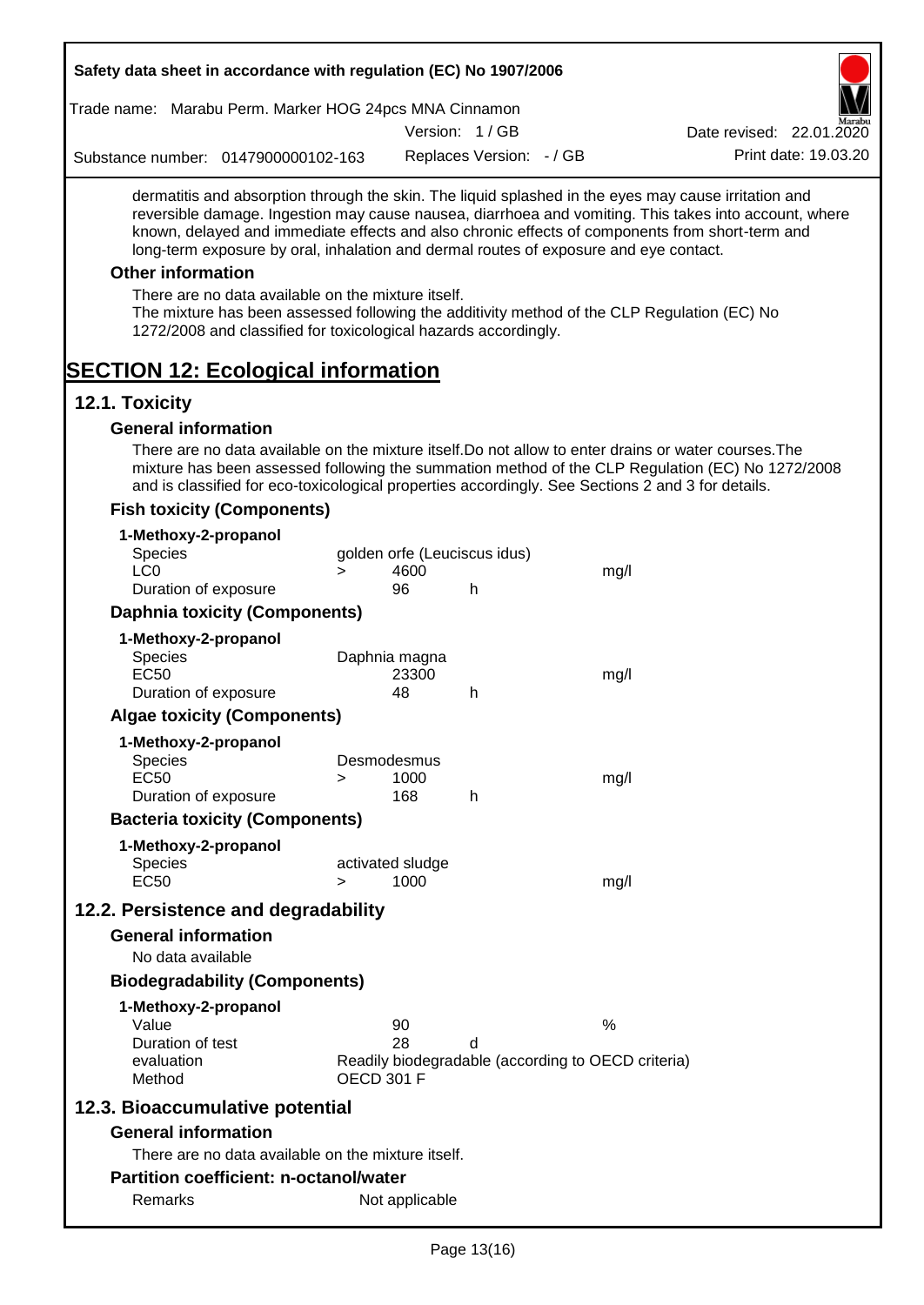Trade name: Marabu Perm. Marker HOG 24pcs MNA Cinnamon

Version: 1 / GB

Substance number: 0147900000102-163

## **12.4. Mobility in soil**

## **General information**

There are no data available on the mixture itself.

## **12.5. Results of PBT and vPvB assessment**

### **General information**

There are no data available on the mixture itself.

## **12.6. Other adverse effects**

## **General information**

There are no data available on the mixture itself.

# **SECTION 13: Disposal considerations**

## **13.1. Waste treatment methods**

### **Disposal recommendations for the product**

Do not allow to enter drains or water courses. Wastes and emptied containers should be classified in accordance with relevant national regulation. The European Waste Catalogue classification of this product, when disposed of as waste is EWC waste code 08 03 12\* waste ink containing dangerous substances If this product is mixed with other wastes, the original waste product code may no longer apply and the appropriate code should be assigned. For further information contact your local waste authority.

### **Disposal recommendations for packaging**

Using information provided in this safety data sheet, advice should be obtained from the relevant waste authority on the classification of empty containers. Empty containers must be scrapped or reconditioned.

Not emptied containers are hazardous waste (waste code number 150110).

# **SECTION 14: Transport information**



Replaces Version:  $-$  / GB Print date: 19.03.20 Date revised: 22.01.2020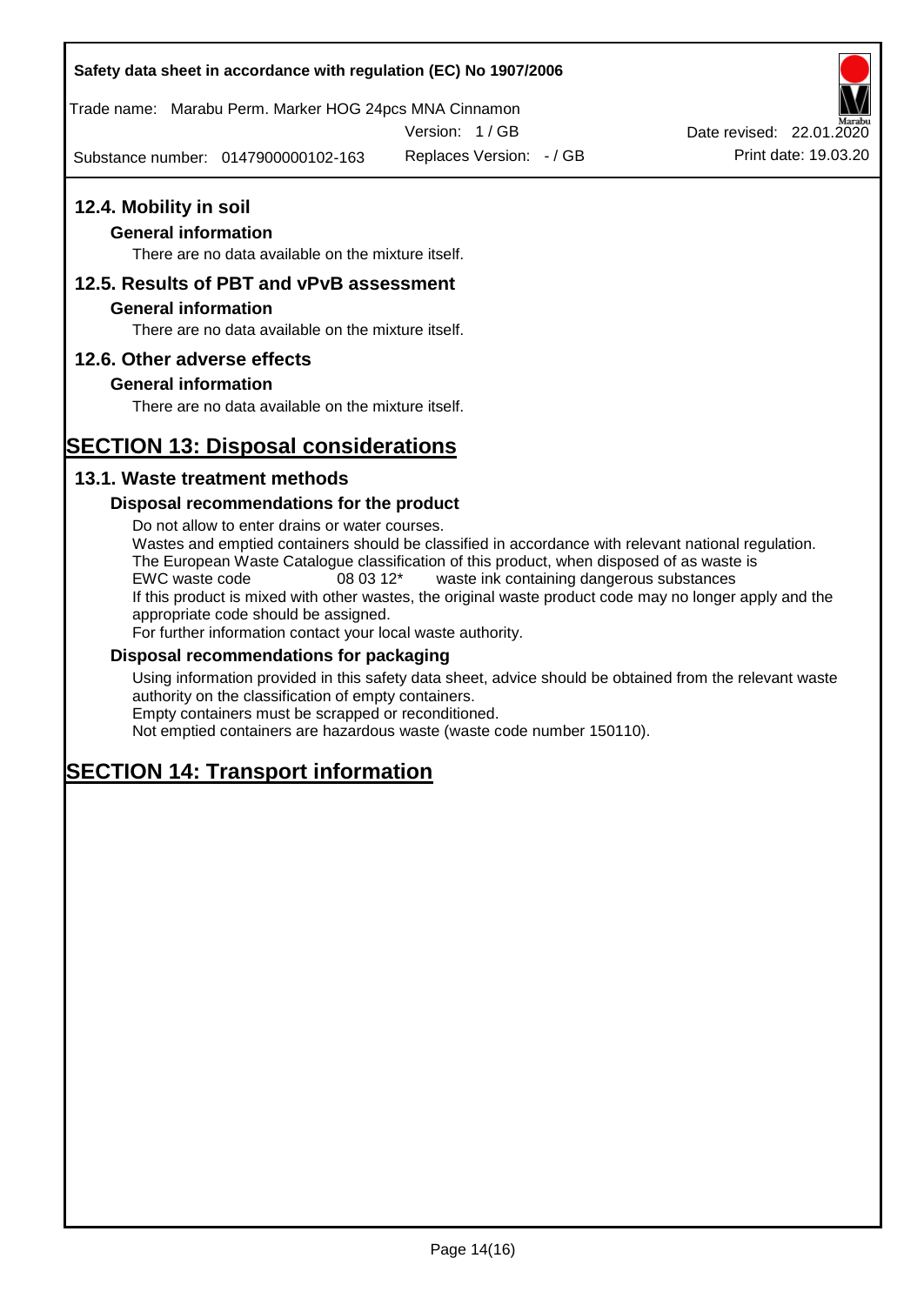## Trade name: Marabu Perm. Marker HOG 24pcs MNA Cinnamon





Replaces Version:  $-$  / GB Print date: 19.03.20 Date revised: 22.01.2020

Substance number: 0147900000102-163

|                                     | <b>Land transport ADR/RID</b> | <b>Marine transport</b><br><b>IMDG/GGVSee</b> | Air transport<br><b>ICAO/IATA</b> |
|-------------------------------------|-------------------------------|-----------------------------------------------|-----------------------------------|
| Tunnel restriction code             | D/E                           |                                               |                                   |
| 14.1. UN number                     | 1263                          | 1263                                          | 1263                              |
| 14.2. UN proper shipping name       | <b>PAINT</b>                  | <b>PAINT</b>                                  | <b>PAINT</b>                      |
| 14.3. Transport hazard<br>class(es) | 3                             | 3                                             | 3                                 |
| Label                               |                               |                                               |                                   |
| 14.4. Packing group                 | Ш                             | Ш                                             | Ш                                 |
| Special provision                   | 640E                          |                                               |                                   |
| <b>Limited Quantity</b>             | 51                            |                                               |                                   |
| Transport category                  | 3                             |                                               |                                   |
| 14.5. Environmental hazards         |                               | no                                            |                                   |

# **Information for all modes of transport**

## **14.6. Special precautions for user**

Transport within the user's premises:

Always transport in closed containers that are upright and secure.

Ensure that persons transporting the product know what to do in the event of an accident or spillage.

## **Other information**

**14.7. Transport in bulk according to Annex II of Marpol and the IBC Code**

# no

# **SECTION 15: Regulatory information**

## **15.1. Safety, health and environmental regulations/legislation specific for the substance or mixture**

## **VOC**

VOC (EU) 75 %

## **Other information**

The product does not contain substances of very high concern (SVHC).

## **15.2. Chemical safety assessment**

For this preparation a chemical safety assessment has not been carried out.

# **SECTION 16: Other information**

**Hazard statements listed in Chapter 3**